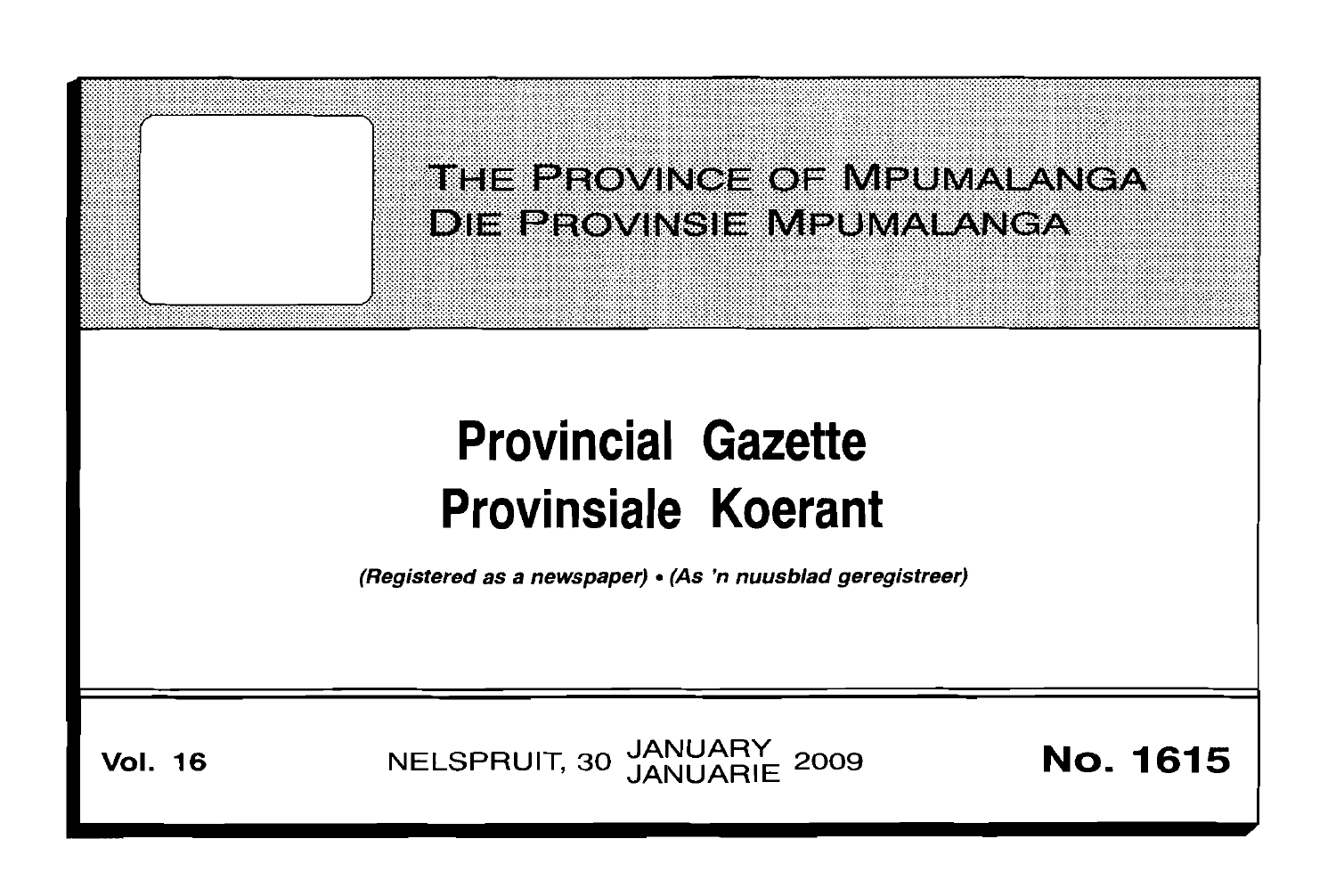No.

# **CONTENTS • INHOUD**

Page Gazette No. No.

# **GENERAL NOTICES· ALGEMENE KENNISGEWINGS**

| 10 | Town-planning and Townships Ordinance (15/1986): Lydenburg Amendment Scheme 246/95                                | 7                        | 1609 |
|----|-------------------------------------------------------------------------------------------------------------------|--------------------------|------|
| 10 |                                                                                                                   | $\overline{\phantom{a}}$ | 1609 |
| 11 | Town-planning and Townships Ordinance (15/1986): Delmas Amendment Scheme 35/2007                                  | 7                        | 1609 |
| 11 |                                                                                                                   | 8                        | 1609 |
| 12 |                                                                                                                   | 8                        | 1609 |
| 12 |                                                                                                                   | 8                        | 1609 |
| 13 |                                                                                                                   | 8                        | 1609 |
| 13 |                                                                                                                   | 9                        | 1609 |
| 14 |                                                                                                                   | 9                        | 1609 |
| 14 |                                                                                                                   | 9                        | 1609 |
| 15 | Town-planning and Townships Ordinance (15/1986): Lydenburg Amendment Scheme 255/1995                              | 10                       | 1609 |
| 15 |                                                                                                                   | 10                       | 1609 |
| 16 |                                                                                                                   | 10                       | 1609 |
| 16 |                                                                                                                   | 11                       | 1609 |
| 17 |                                                                                                                   | 11                       | 1609 |
| 17 |                                                                                                                   | 11                       | 1609 |
| 21 |                                                                                                                   | 12                       | 1615 |
| 21 |                                                                                                                   | 12                       | 1615 |
| 22 |                                                                                                                   | 12                       | 1615 |
| 22 |                                                                                                                   | 13                       | 1615 |
| 23 |                                                                                                                   | 13                       | 1615 |
| 23 |                                                                                                                   | 13                       | 1615 |
| 24 |                                                                                                                   | 14                       | 1615 |
| 24 |                                                                                                                   | 14                       | 1615 |
| 25 |                                                                                                                   | 15                       | 1615 |
| 25 |                                                                                                                   | 15                       | 1615 |
| 26 |                                                                                                                   | 15                       | 1615 |
| 26 |                                                                                                                   | 16                       | 1615 |
| 27 |                                                                                                                   | 17                       | 1615 |
| 28 | Mpumalanga Gambling Board: Notice in respect of the request for applications for the fourth casino licence in the | 18                       | 1615 |
|    | <b>LOCAL AUTHORITY NOTICES · PLAASLIKE BESTUURSKENNISGEWINGS</b>                                                  |                          |      |
| 6  | Town-planning and Townships Ordinance (15/1986): Establishment of Township: Lydenburg Extension 86                | 19                       | 1615 |
| 6  | Ordonnansie op Dorpsbeplanning en Dorpe (15/1986): Stigting van dorp: Lydenburg-uitbreiding 86                    | 19                       | 1615 |
| 14 | Town-planning and Townships Ordinance (15/1986): Thaba Chweu Municipality: Lydenburg Amendment Scheme             | 20                       | 1615 |
| 14 | Ordonnansie op Dorpsbeplanning en Dorpe (15/1986): Thaba Chweu Munisipaliteit: Lydenburg-wysigingskema            | 20                       | 1615 |

t,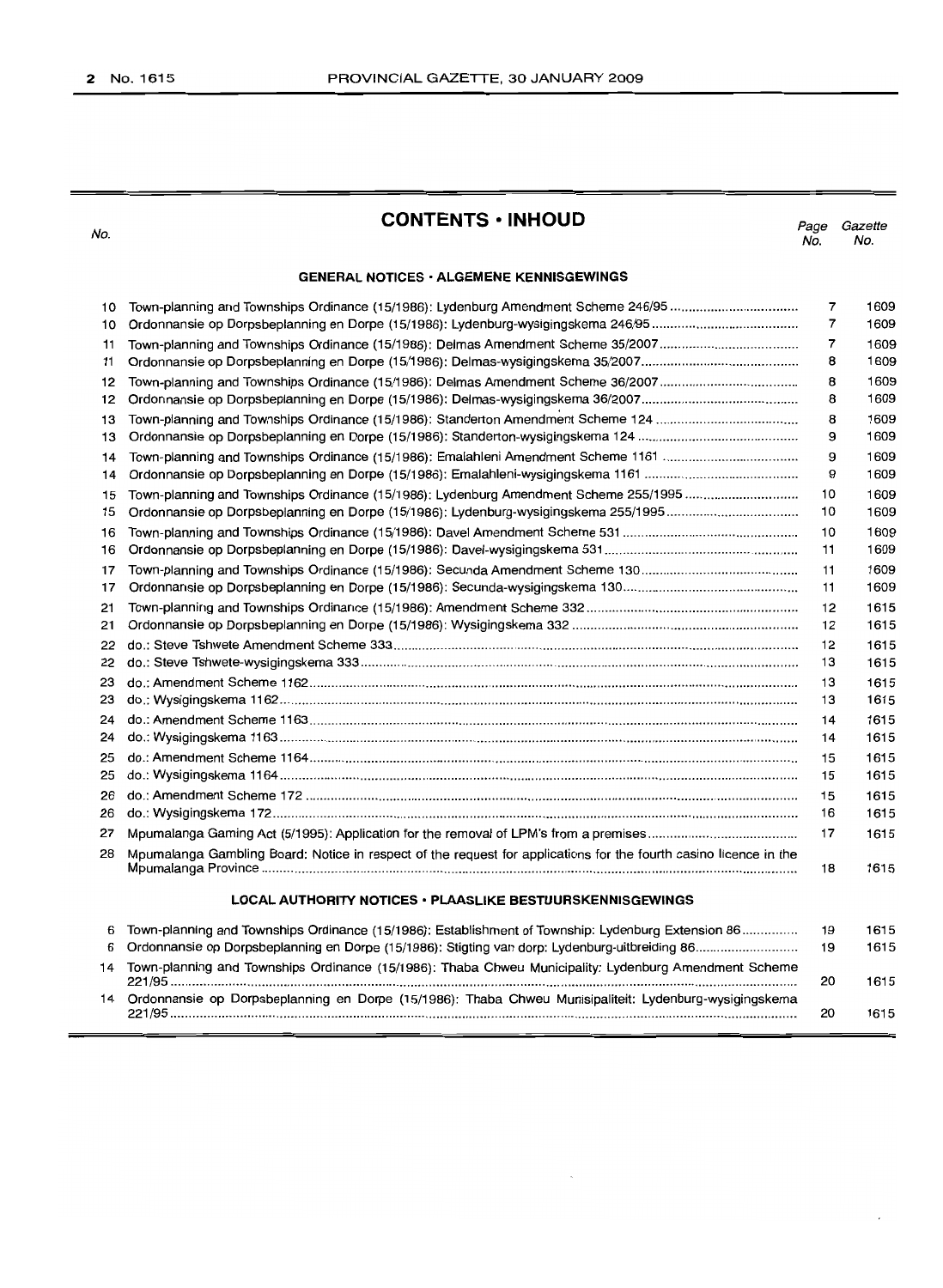| IT IS THE CLIENTS RESPONSIBILITY TO ENSURE THAT THE CORRECT AMOUNT IS PAID<br>AT THE CASHIER OR DEPOSITED INTO THE GOVERNMENT PRINTING WORKS BANK<br>ACCOUNT AND ALSO THAT THE REQUISITION/COVERING LETTER TOGETHER WITH<br>THE ADVERTISEMENTS AND THE PROOF OF DEPOSIT REACHES THE GOVERNMENT<br>PRINTING WORKS IN TIME FOR INSERTION IN THE PROVINCIAL GAZETTE.<br>NO ADVERTISEMENTS WILL BE PLACED WITHOUT PRIOR PROOF OF PRE-PAYMENT. | $\frac{1}{4}$ page R 187.37<br>Letter Type: Arial<br>Size: 10<br>Line Spacing: At:<br>Exactly<br>11pt |
|-------------------------------------------------------------------------------------------------------------------------------------------------------------------------------------------------------------------------------------------------------------------------------------------------------------------------------------------------------------------------------------------------------------------------------------------|-------------------------------------------------------------------------------------------------------|
| <b>A PRICE</b><br><b>INCREASE OF</b><br><b>8,5% WILL BE</b><br><b>EFFECTIVE ON</b><br><b>ALL TARIFFS</b><br><b>FROM</b><br>1 MAY 2008                                                                                                                                                                                                                                                                                                     | $\frac{1}{4}$ page R 374.75<br>Letter Type: Arial<br>Size: 10<br>Line Spacing: At:<br>Exactly<br>11pt |
|                                                                                                                                                                                                                                                                                                                                                                                                                                           | $\frac{1}{4}$ page R 562.13<br>Letter Type: Arial<br>Size: 10<br>Line Spacing: At:<br>Exactly<br>11pt |
|                                                                                                                                                                                                                                                                                                                                                                                                                                           | $\frac{1}{4}$ page R 749.50<br>Letter Type: Arial<br>Size: 10<br>Line Spacing: At:<br>Exactly<br>11pt |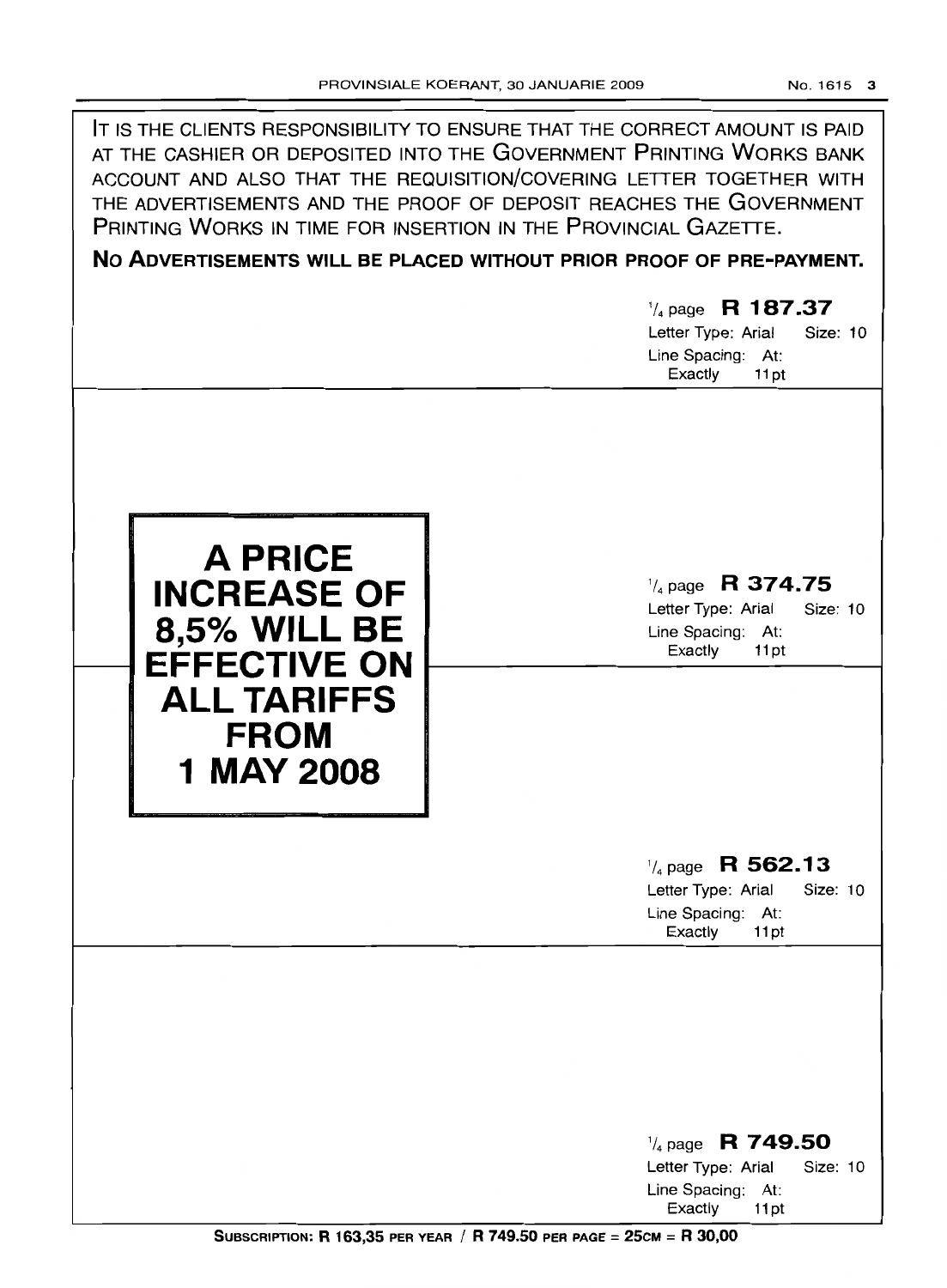

(2) erroneous classification of a notice, or the placement of such notice in any section or under any heading other than the section or heading stipulated by the advertiser;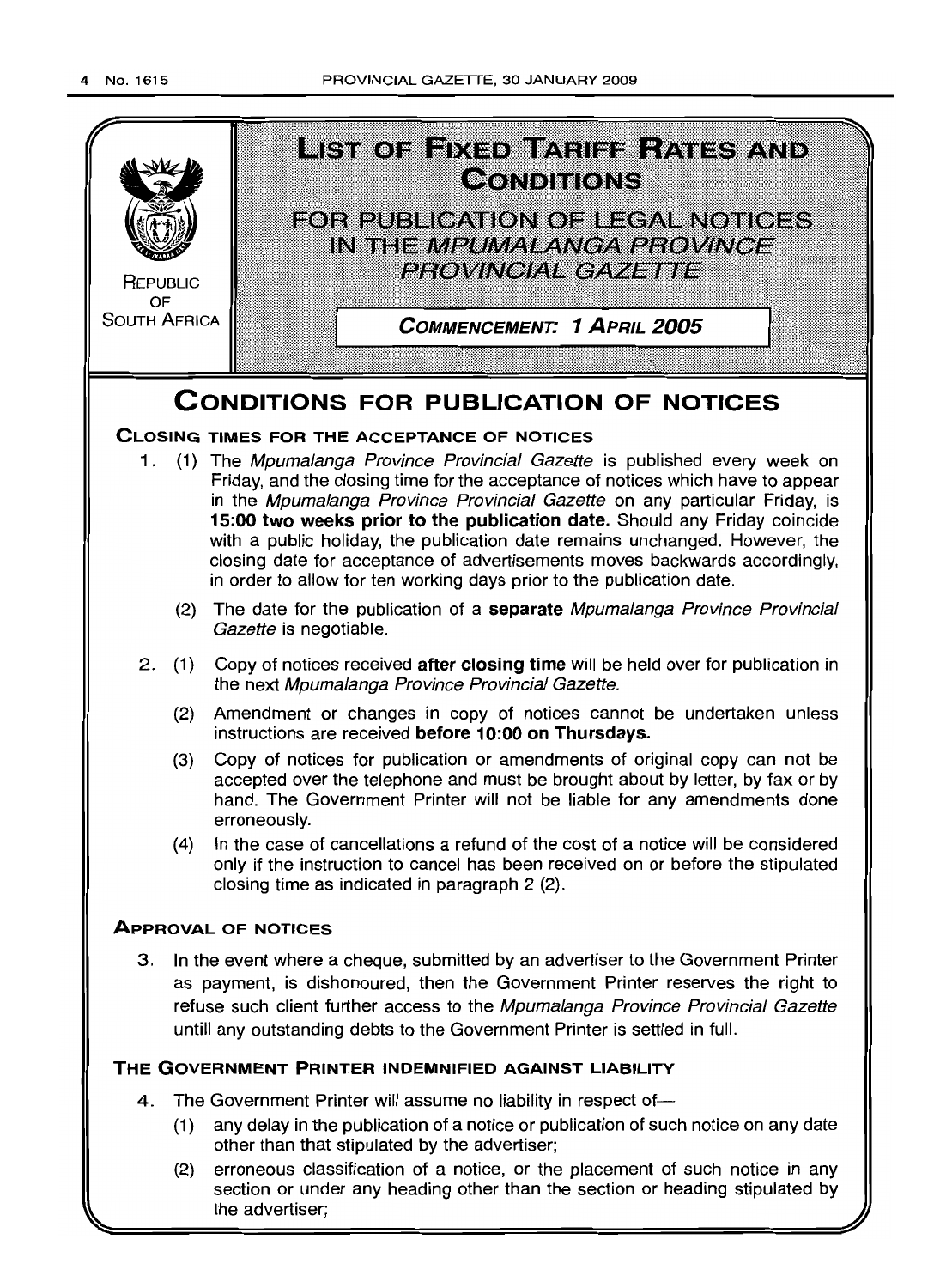(3) any editing, revision, omission, typographical errors or errors resulting from faint or indistinct copy.

# LIABILITY OF ADVERTISER

5. Advertisers will be held liable for any compensation and costs arising from any action which may be instituted against the Government Printer in consequence of the publication of any notice.

# **COPY**

- 6. Copy of notices must be typed on one side of the paper only and may not constitute part of any covering letter or document.
- 7. At the top of any copy, and set well apart from the notice, the following must be stated:

Where applicable

- (1) The heading under which the notice is to appear.
- (2) The cost of publication applicable to the notice, in accordance with the "Word Count Table".

# PAYMENT OF COST

- 9. With effect from 1 April 2005 no notice will be accepted for publication unless the cost of the insertion(s} is prepaid in CASH or by CHEQUE or POSTAL ORDERS. It can be arranged that money can be paid into the banking account of the Government Printer, in which case the deposit slip accompanies the advertisement before publication thereof.
- 10. (1) The cost of a notice must be calculated by the advertiser in accordance with the word count table.
	- (2) Where there is any doubt about the cost of publication of a notice, and in the case of copy, an enquiry, accompanied by the relevant copy, should be addressed to the Advertising Section, Government Printing Works, Private Bag X85, Pretoria, 0001 [Fax: (012) 323-8805], before publication.
- 11. Overpayment resulting from miscalculation on the part of the advertiser of the cost of publication of a notice will not be refunded, unless the advertiser furnishes adequate reasons why such miscalculation occurred. In the event of underpayments, the difference will be recovered from the advertiser, and the notice(s) will not be published until such time as the full cost of such publication has been duly paid in cash or by cheque or postal orders, or into the banking account.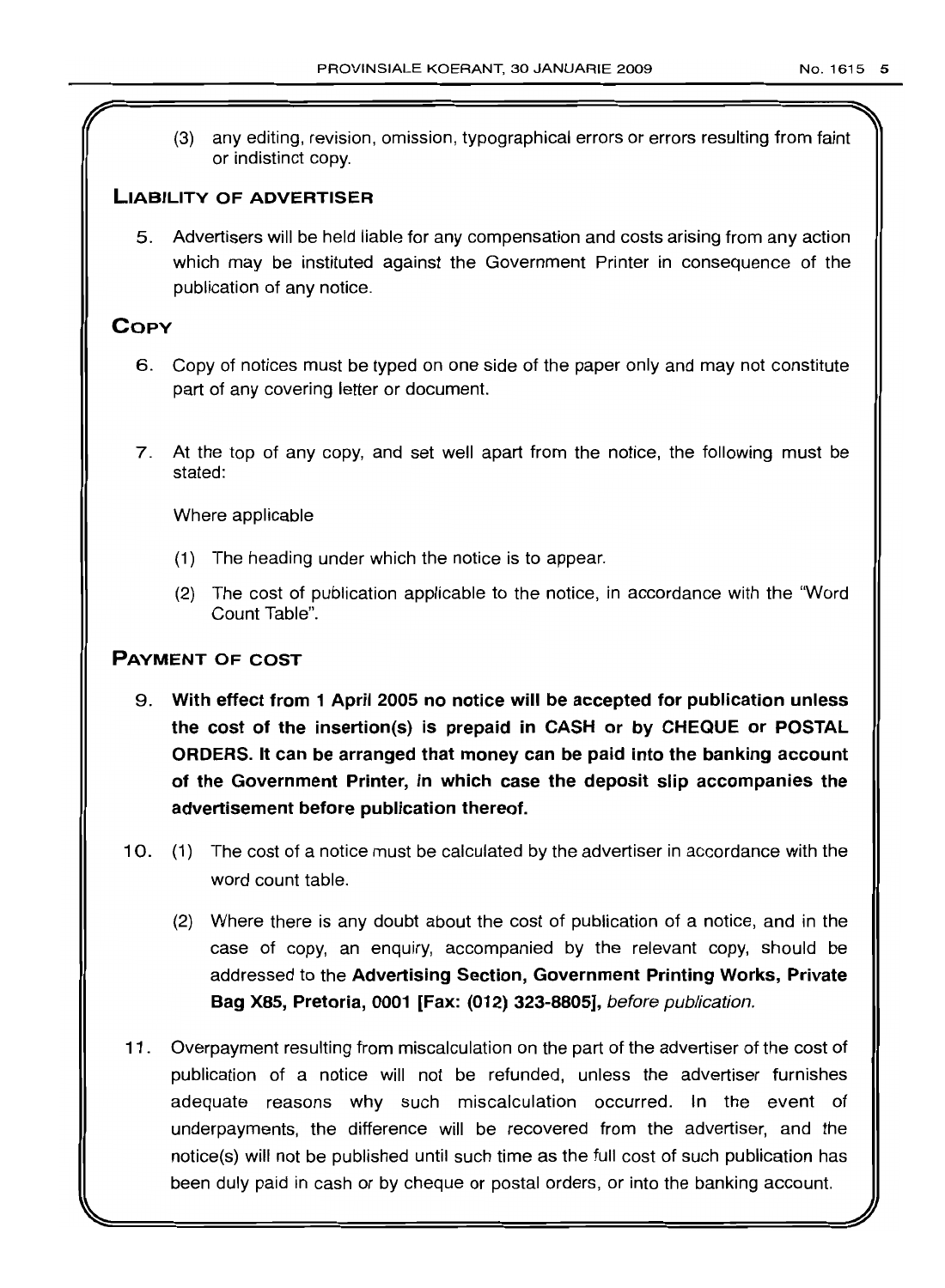- 12. In the event of a notice being cancelled, a refund will be made only if no cost regarding the placing of the notice has been incurred by the Government Printing Works.
- 13. The Government Printer reserves the right to levy an additional charge in cases where notices, the cost of which has been calculated in accordance with the Word Count Table, are subsequently found to be excessively lengthy or to contain overmuch or complicated tabulation.

# PROOF OF PUBLICATION

14. Copies of the Mpumalanga Province Provincial Gazette which may be required as proof of publication, may be ordered from the Government Printer at the ruling price. The Government Printer will assume no liability for any failure to post such Mpumalanga Province Provincial Gazette(s) or for any delay in despatching it/them.

# **GOVERNMENT PRINTERS BANK ACCOUNT PARTICULARS**

Bank: ABSA

BOSMAN STREET

Account No.: 4057114016

Branch code: 632005

Reference No.: 00000047

Fax No.: (012) 323 8805

# Enquiries:

| Mrs. L. Fourie    | Tel.: (012) 334-4686 |
|-------------------|----------------------|
| Mrs. H. Wolmarans | Tel.: (012) 334-4591 |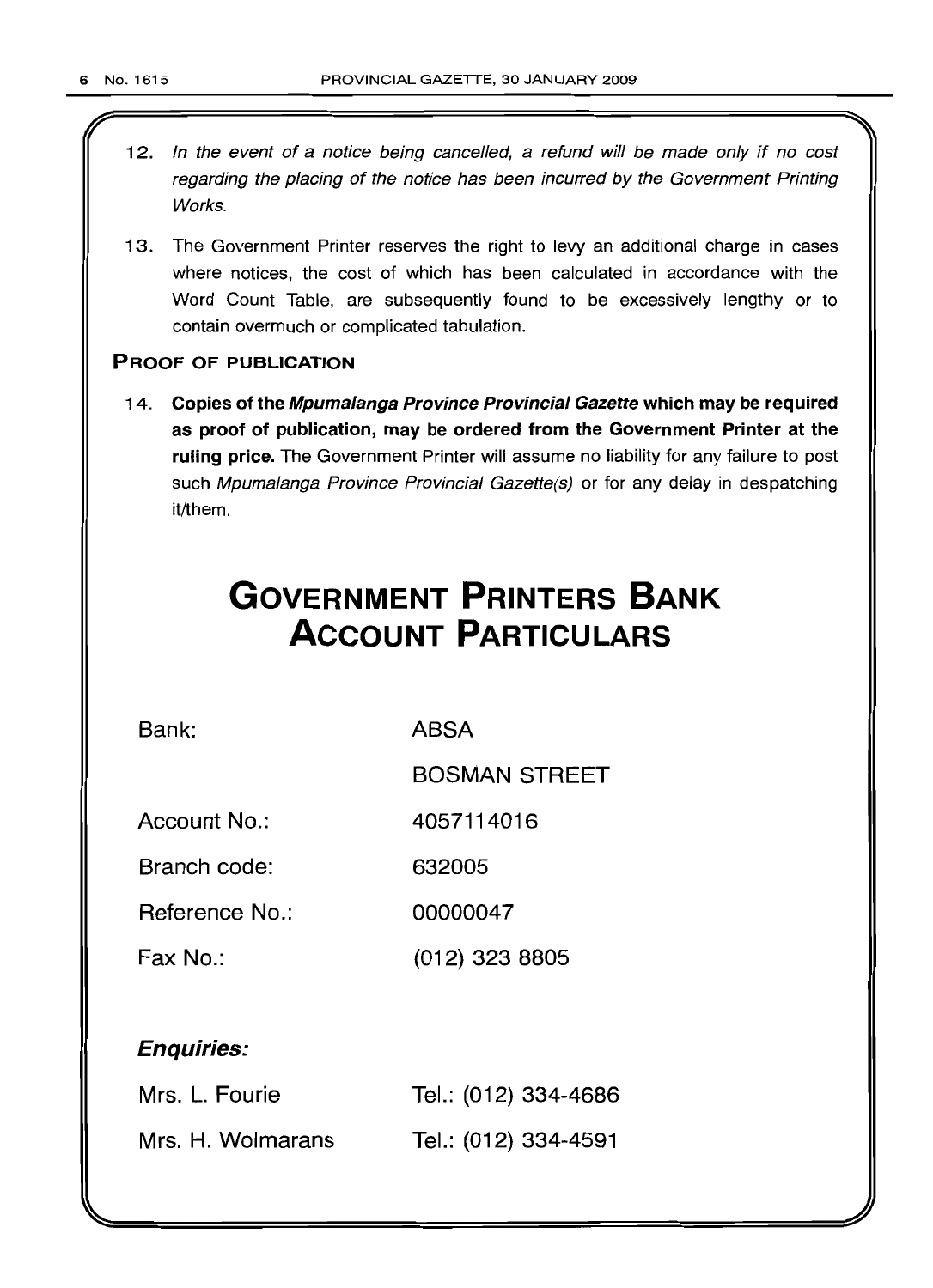# **GENERAL NOTICES • ALGEMENE KENNISGEWINGS**

#### **NOTICE 10 OF 2009**

#### **LYDENBURG AMENDMENT SCHEME** 246/95

We, Terraplan Associates, being the authorised agents of the owner of Erven 3932, 3937, 3942 to 3944 and 3946 to 3950, Lydenburg Extension 22, hereby give notice in terms of section 56 (1) (b) (i) and (ii) of the Town-planning and Townships Ordinance, 1986, that we have applied to the Thaba Chweu Municipality, Lydenburg Administrative Unit, for the amendment of the town-planning scheme known as Lydenburg Town-planning Scheme, 1995, by the rezoning of the properties described above, situated on the Lydenburg/De Kuilen Road to the north of Lydenburg Dam from respectively "Special" for such land uses as the local authority may consent to, "Residential 1", "Business 2" and "Special", for private road, and "Private Open Space" to respectively "Residential 1", "Private Open Space" and "Special" for private road purposes.

Particulars of the application will lie for inspection during normal office hours at the office of the Municipal Manager, Thaba Chweu Municipality, Lydenburg Administrative Unit, Sentraal Street, Lydenburg, for the period of 28 days from 23/01/2009.

Objections to or representations in respect of the application must be lodged with or made in writing to the Municipal Manager at the above address or at PO Box 61, Lydenburg, 1120, within a period of 28 days from 23/01/2009.

Address of agent: (HS1681) Terraplan Associates, PO Box 1903, Kempton Park, 1620.

# **KENNISGEWING 10 VAN 2009**

• **• •**

## **LYDENBURG-WYSIGINGSKEMA** 246/95

Ons, Terraplan Medewerkers, synde die gemagtigde agente van die eienaar van Erwe 3932, 3937, 3942 tot 3944 en 3946 tot 3950, Lydenburg Uitbreiding 22, gee hiermee ingevolge artikel 56 (1) (b) (i) en (ii) van die Ordonnansie op Dorpsbeplanning en Dorpe, 1986, kennis dat ons by die Thaba Chweu Munisipaliteit, Lydenburg Administratiewe Eenheid, aansoek gedoen het om die wysiging van die dorpsbeplanningskema bekend as Lydenburg-dorpsbeplanningskema, 1995, deur die hersonering van die eiendomme hierbo beskryf, geleë te Lydenburg/De Kuilenweg ten noorde van die Lydenburgdam van onderskeidelik "Spesiaal" vir grondgebruike soos deur die plaaslike owerheid toegestaan, "Residensieel 1", "Besigheid 2", "Spesiaal" vir 'n privaatpad, "Privaat Oopruimte" na onderskeidelik "Residensieel 1", "Privaat Oopruimte" en "Spesiaal" vir 'n privaatpad.

Besonderhede van die aansoek lê ter insae gedurende gewone kantoorure by die kantoor van die Munisipale Bestuurder, Thaba Chweu Munisipaliteit, Lydenburg Administratiewe Eenheid, Sentraalstraat, Lydenburg, vir 'n tydperk van 28 dae vanaf 23/01/2009.

Besware teen of vertoë ten opsigte van die aansoek moet binne 'n tydperk van 28 dae vanaf 23/01/2009, skriftelik by of tot die Munisipale Bestuurder by bovermelde adres of by Posbus 61, Lydenburg, 1120, ingedien of gerig word.

Adres van agent: (HS 1681) Terraplan Medewerkers, Posbus 1903, Kempton Park, 1620.

23-30

# **NOTICE 11 OF 2009**

#### **DELMAS AMENDMENT SCHEME** 35/2007

We, Terraplan Associates, being the authorised agent of the owner of Holding 31, Sundale Agricultural Holdings, hereby give notice in terms of section 56 (1) (b) (i) and (ii) of the Town-planning and Townships Ordinance, 1986, that we have applied to the Delmas Local Municipality for the amendment of the town-planning scheme known as the Delmas Town-planning Scheme, 2007, by the rezoning of the property described above, situated to the east of the Witbank Road/Nell Street intersection, Sundale Agricultural Holding, from "Agricultural" to "Agricultural" with the inclusion of a guest house (1 000  $m^2$ —maximum of 16 rooms), subject to certain restrictive measures and to the Mpumalanga Provincial Government for the excision of the holding.

Particulars of the application will lie for inspection during normal office hours at the office of the Municipal Manager, Room 2, c/o Samuel Road and Van der Walt Street, Delmas, for the period of 28 days from 23/01/2009.

Objections to or representations in respect of the application must be lodged with or made in writing to the Municipal Manager at the above address or at PO Box 6, Delmas, 2210, within a period of 28 days from 23/01/2009.

Address of agent: (HS1889) Terraplan Associates, PO Box 1903, Kempton Park, 1620.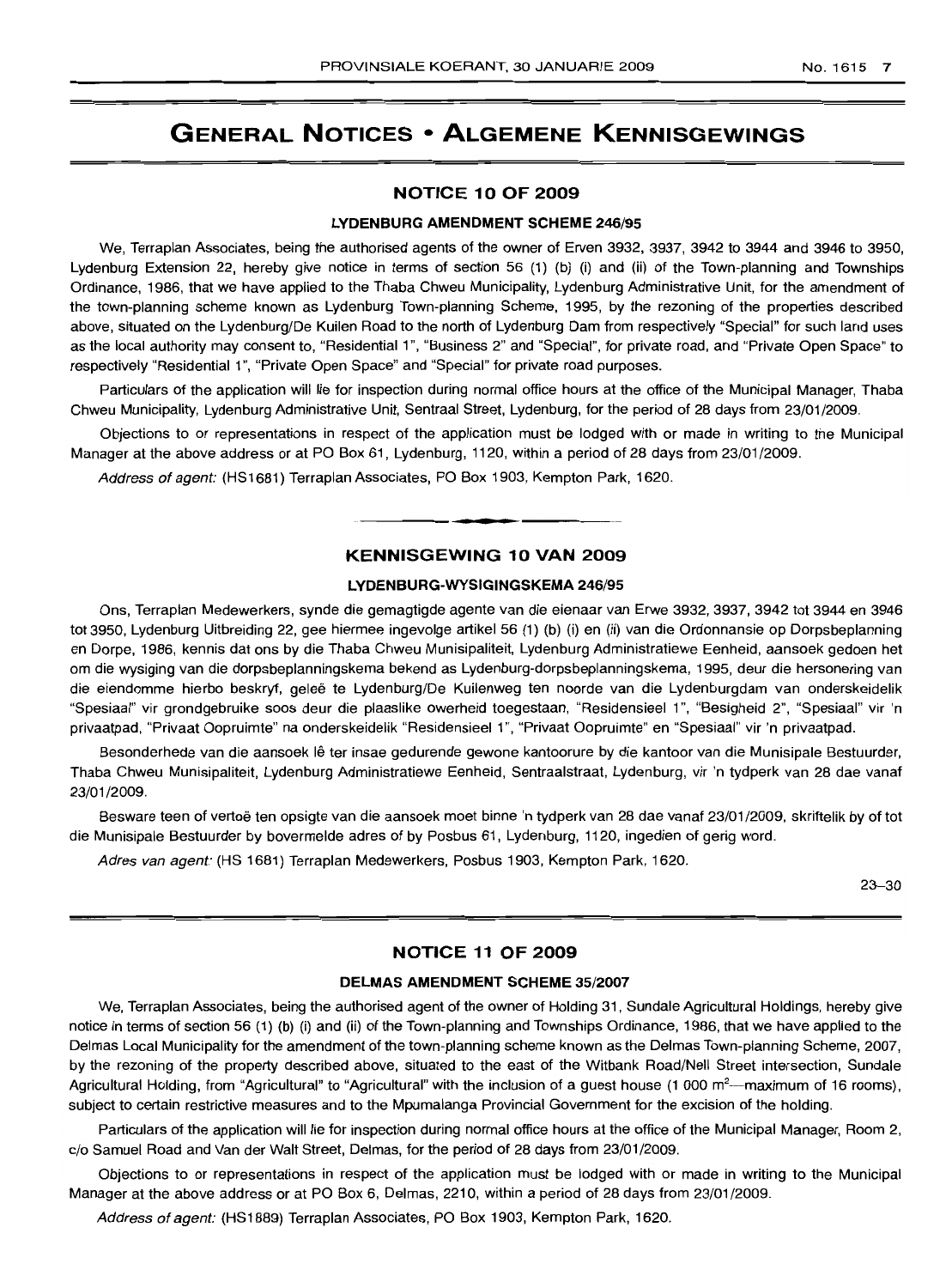# **KENNISGEWING 11 VAN 2009**

#### **DELMAS-WYSIGINGSKEMA** 35/2007

Ons, Terraplan Medewerkers, synde die gemagtigde agent van die eienaar van Hoewe 31, Sundale-Iandbouhoewes, gee hiermee ingevolge artikel 56 (1) (b) (i) en (ii) van die Ordonnansie op Dorpsbeplanning en Dorpe, 1986, kennis dat ons by die Delmas Plaaslike Munisipaliteit aansoek gedoen het om die wysiging van die dorpsbeplanningskema, bekend as Delmasdorpsbeplanningskema, 2007, deur die hersonering van die eiendom hierbo beskryf, gelee net ten ooste van die Witbankpad/Nellstraat-aansluiting, Sundale-landbouhoewes, vanaf "Landbou" na "Landbou" met die insluiting van 'n gastehuis (1 000 m2-maksimum van 16 kamers) onderworpe aan sekere beperkende voorwaardes asook by die Mpumalanga Provinsiale Regering vir die uitsluiting van die hoewe.

Besonderhede van die aansoek lê ter insae gedurende gewone kantoorure by die kantoor van die Munisipale Bestuurder, Kamer 2, h/v Samuelweg en Van der Waltstraat, Delmas, vir 'n tydperk van 28 dae vanaf 23/01/2009.

Besware teen of vertoë ten opsigte van die aansoek moet binne 'n tydperk van 28 dae vanaf 23/01/2009, skriftelik by of tot die Munisipale Bestuurder by bovermelde adres of by Posbus 6, Delmas, 2210, ingedien of gerig word.

Adres van agent: (HS1889) Terraplan Medewerkers, Posbus 1903, Kempton Park, 1620.

25-30

# **NOTICE 12 OF 2009**

#### **DELMAS AMENDMENT SCHEME** 36/2007

We, Terraplan Associates, being the authorised agent of the owner of proposed Portions 1 and 2 of Erf 4783, Botleng Extension 4 and proposed Portions 1, 2, 3 and 75 of Erf 4915, Botleng Extension 4, hereby give notice in terms of section 56 (1) (b) (i) and (ii) of the Town-planning and Townships Ordinance, 1986, that we have applied to the Delmas Local Municipality, for the amendment of the town-planning scheme known as the Delmas Town-planning Scheme, 2007, by the rezoning of the properties described above, located adjacent to Mabona Street, Botleng Extension 4 from "Residential 1" to "Residential 2" (Portions 1 and 2, Erf 4783, and Portions 1, 2 and 3 of Erf 4915, Botleng Extension 4) and "Business 1" (Portion 75 of Erf 4915, Botleng Extension 4) respectively.

Particulars of the application will lie for inspection during normal office hours at the office of the Municipal Manager, Room 2, c/o Samuel Road and Van der Walt Street, Delmas, for the period of 28 days from 23/01/2009.

Objections to or representations in respect of the application must be lodged with or made in writing to the Municipal Manager at the above address or at PO Box 6, Delmas, 2210, within a period of 28 days from 23/01/2009.

Address of agent: (HS1914) Terraplan Associates, PO Box 1903, Kempton Park, 1620. **-.**

# **KENNISGEWING 12 VAN 2009**

# **DELMAS-WYSIGINGSKEMA** 36/2007

Ons, Terraplan Medewerkers, synde die gemagtigde agent van die eienaar van voorgestelde Gedeeltes 1 en 2 van Erf 4783, Bot/eng Uitbreiding 4 en voorgestelde Gedeeltes 1, 2, 3 en 75 van Erf 4915, Botleng Uitbreiding 4, gee hiermee ingevolge artikel 56 (1) (b) (i) en (ii) van die Ordonnansie op Dorpsbeplanning en Dorpe, 1986, kennis dat ons by die Delmas Plaaslike Munisipaliteit aansoek gedoen het om die wysiging van die dorpsbeplanningskema bekend as Delmas-dorpsbeplanningskema, 2007, deur die hersonering van die eiendomme hierbo beskryf, gelee aangrensend aan Mabonastraat, Botleng Uitbreiding 4 vanaf "Residensieel" na "Residensieel 2" (Gedeeltes 1 en 2 van Erf 4783 en Gedeeltes 1, 2 en 3 van Erf 4915, Botleng Uitbreiding 4) en "Besigheid 1" (Gedeelte 75 van Erf 4915, Botleng Uitbreiding 4) onderskeidelik.

Besonderhede van die aansoek lê ter insae gedurende gewone kantoorure by die kantoor van die Munisipale Bestuurder, Kamer 2, h/v Samuelweg en Van der Waltstraat, Delmas, vir 'n tydperk van 28 dae vanaf 23/01/2009.

Besware teen of vertoë ten opsigte van die aansoek moet binne 'n tydperk van 28 dae vanaf 23/01/2009, skriftelik by of tot die Munisipale Bestuurder by bovermelde adres of by Posbus 6, Delmas, 2210, ingedien of gerig word.

Adres van agent: (HS1914) Terraplan Medewerkers, Posbus 1903, Kempton Park, 1620.

25-30

#### **NOTICE 13 OF 2009**

NOTICE OF APPLICATION FOR AMENDMENT OF TOWN-PLANNING SCHEME IN TERMS OF SECTION 56 (1) (b) (i) OF THE TOWN-PLANNING AND TOWNSHIPS ORDINANCE, 1986 (ORDINANCE 15 OF 1986)

## **STANDERTON AMENDMENT SCHEME 124**

I, J Mahlangu, being the agent of the owner of Stand 658/3, Standerton, hereby give notice in terms of section 56 (1) (b) (i) of the Town-planning and Townships Ordinance, 1986, that I have applied to the Lekwa Local Municipality for the amendment of the town-planning scheme known as the Standerton Town-planning Scheme, 1995, by the rezoning of the above-mentioned property situated in 62 Kosmos Street, Standerton, from "Business 2" to "Institution" for a church.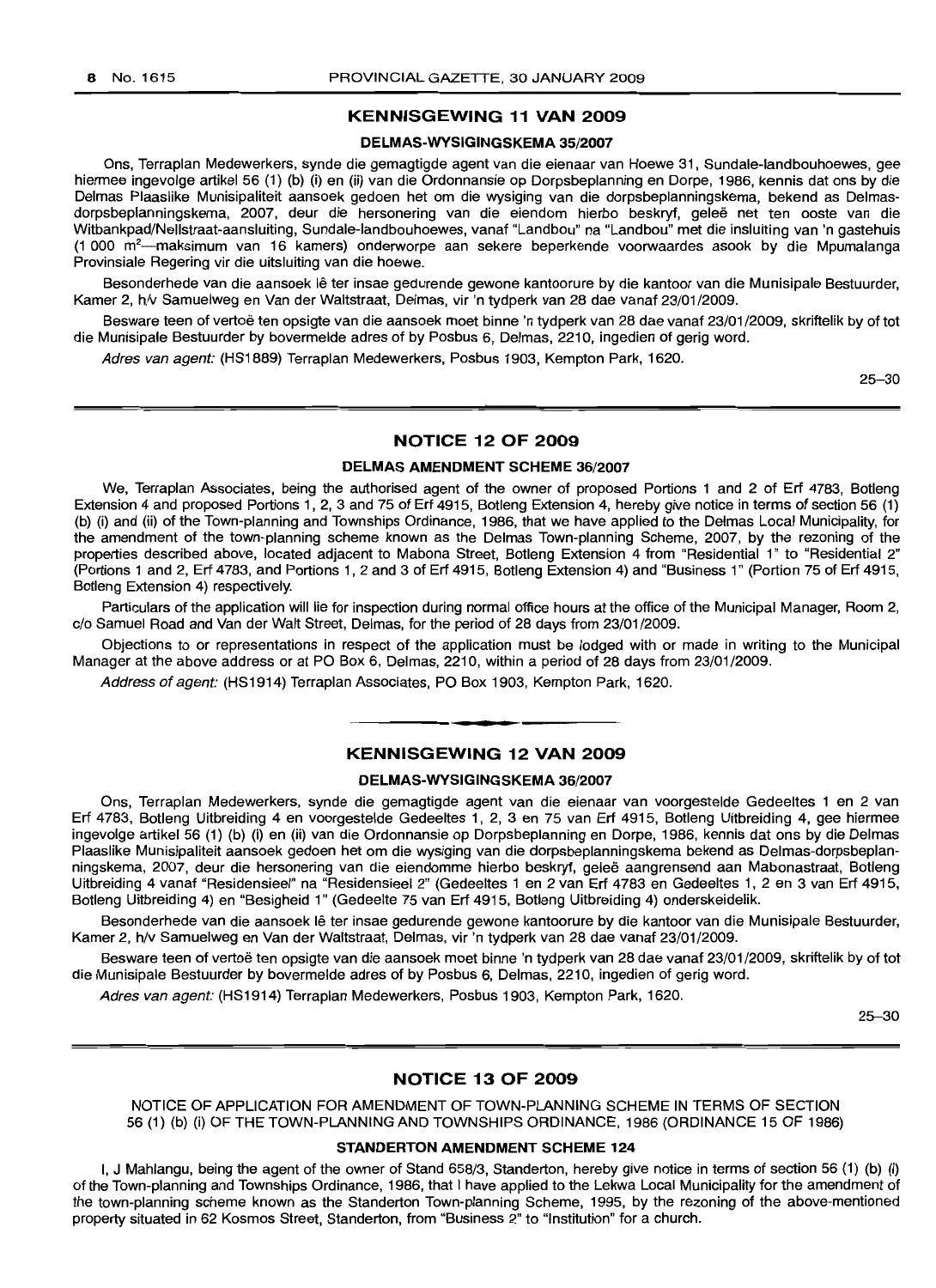Particulars of the application will lie open for inspection during normal office hours at the office of the Lekwa Municipality, Standerton, for a period of 28 days from 23 January 2009.

Objections to, or representations in respect of the application must be lodged with or made in writing to the Municipal Manager, Lekwa Municipality at P.O.Box 66, Standerton, 2430, within a period of 28 days from 23 January 2009.

# **-. KENNISGEWING 13 VAN 2009**

KENNISGEWING VAN AANSOEK OM WYSIGING VAN DIE DORPSBEPLANNINGSKEMA INGEVOLGE ARTIKEL 56 (1) (b) (i) VAN DIE ORDONNANSIE OP DORPSBEPLANNING EN DORPE, 1986 (ORDONNANSIE 15 VAN 1986)

#### **STANDERTON-WYSIGINGSKEMA 124**

Ek, J Mahlangu, synde die agent van die eienaar van Ert 658/3, Standerton, gee hiermee ingevolge artikel 56 (1) (b) (i) van die Ordonnansie op Dorpsbeplanning en Dorpe, 1986, kennis dat ek by die Lekwa Munisipaliteit aansoek gedoen het om die wysiging van die skema bekend as Standerton-dorpsbeplanningskema, 1995, deur die hersonering van die bogenoemde eiendom te Kosmosstraat 62, Standerton, vanaf "Besigheid 2" na "Inrigting" vir 'n kerk.

Besonderhede van die aansoek lê ter insae gedurende normale kantoorure by die kantoor van die Lekwa Munisipaliteit, Standerton, vir 'n verdere tydperk van 28 dae vanaf 23 Januarie 2009.

Besware teen of vertoë ten opsigte van die aansoek moet binne 'n tydperk van 28 dae vanaf 23 Januarie 2009 skriftelik by die Munisipale Bestuurder, Lekwa Munisipaliteit, Posbus 66, Standerton, 2430, ingedien of gerig word.

23-30

# **NOTICE 14 OF 2009**

NOTICE OF APPLICATION FOR AMENDMENT OF THE EMALAHLENI TOWN-PLANNING SCHEME, 2001, IN TERMS OF SECTION 56 (1) (b) (i) OF THE TOWN PLANNING AND TOWNSHIPS ORDINANCE, 1986

#### **eMALAHLENI AMENDMENT SCHEME 1161**

I, Maria Elizabeth Human TRP(SA), being the authorised agent of the owner of Ert 1819, eMalahleni Extension 8, hereby give notice in terms of section 56 (1) (b) (i) of the Town-planning and Townships Ordinance, 1986, that I have applied to the eMalahleni Local Municipality for the amendment of the town-planning scheme known as the eMalahleni Town-planning Scheme, 1991, by the rezoning of the ert described above, situated on 65 Watermeyer Street, from "Residential 1" to "Special" with annexure 417 for light industrial.

Particulars of the application will lie for inspection during normal office hours at the office of the Chief Town Planner, Third Floor, Civic Centre, Mandela Avenue, eMalahleni, for a period of 28 days from 23 January 2009.

Objections to or representations in respect of the application must be lodged with or made in writing to the Municipal Manager at the above address or at P O Box 3, eMalahleni, 1035, within a period of 28 days from 23 January 2009.

Address of applicant: TownScape Planning Solutions cc, P O Box 375, River Crescent, 1042. Tel. (013) 656-0554.

# **KENNISGEWING 14 VAN 2009**

.**- .**

KENNISGEWING VAN AANSOEK OM WYSIGING VAN DIE EMALAHLENI-DORPSBEPLANNINGSKEMA, 1991, INGEVOLGE ARTIKEL 56 (1) (b) (i) VAN DIE ORDONNANSIE OP DORPSBEPLANNING EN DORPE, 1986

#### **eMALAHLENI-WYSIGINGSKEMA 1161**

Ek, Maria Elizabeth Human SS(SA), synde die gemagtigde agent van die eienaar van Ert 1819, eMalahleni Uitbreiding 8, gee hiermee ingevolge artikel 56 (1) (b) (i) van die Ordonnansie op Dorpsbeplanning en Dorpe, 1986, kennis dat ek by die eMalahleni Plaaslike Munisipaliteit aansoek gedoen het om die wysiging van die dorpsbeplanningskema, bekend as die eMalahleni-dorpsbeplanningskema, 1991, deur die hersonering van die eiendom hierbo beskryf, gelee te Watermeyerstraat 65, vanaf "Residensieel 1" na "Spesiaal" met bylaag 417 vir ligte industrieel.

Besonderhede van die aansoek lê ter insae gedurende gewone kantoorure by die Hoof Stadsbeplanner, Derdevloer, Burgersentrum, Mandelarylaan, eMalahleni, vir 'n tydperk van 28 dae vanaf 23 Januarie 2009.

Besware teen of vertoë ten opsigte van die aansoek moet binne 'n tydperk van 28 dae vanaf 23 Januarie 2009 skriftelik tot die Munisipale Bestuurder by bovermelde adres of by Posbus 3, eMalahleni, 1035, ingedien of gerig word.

Adres van applikant: TownScape Planning Solutions cc, Posbus 375, River Crescent, 1042. Tel. (013) 656-0554.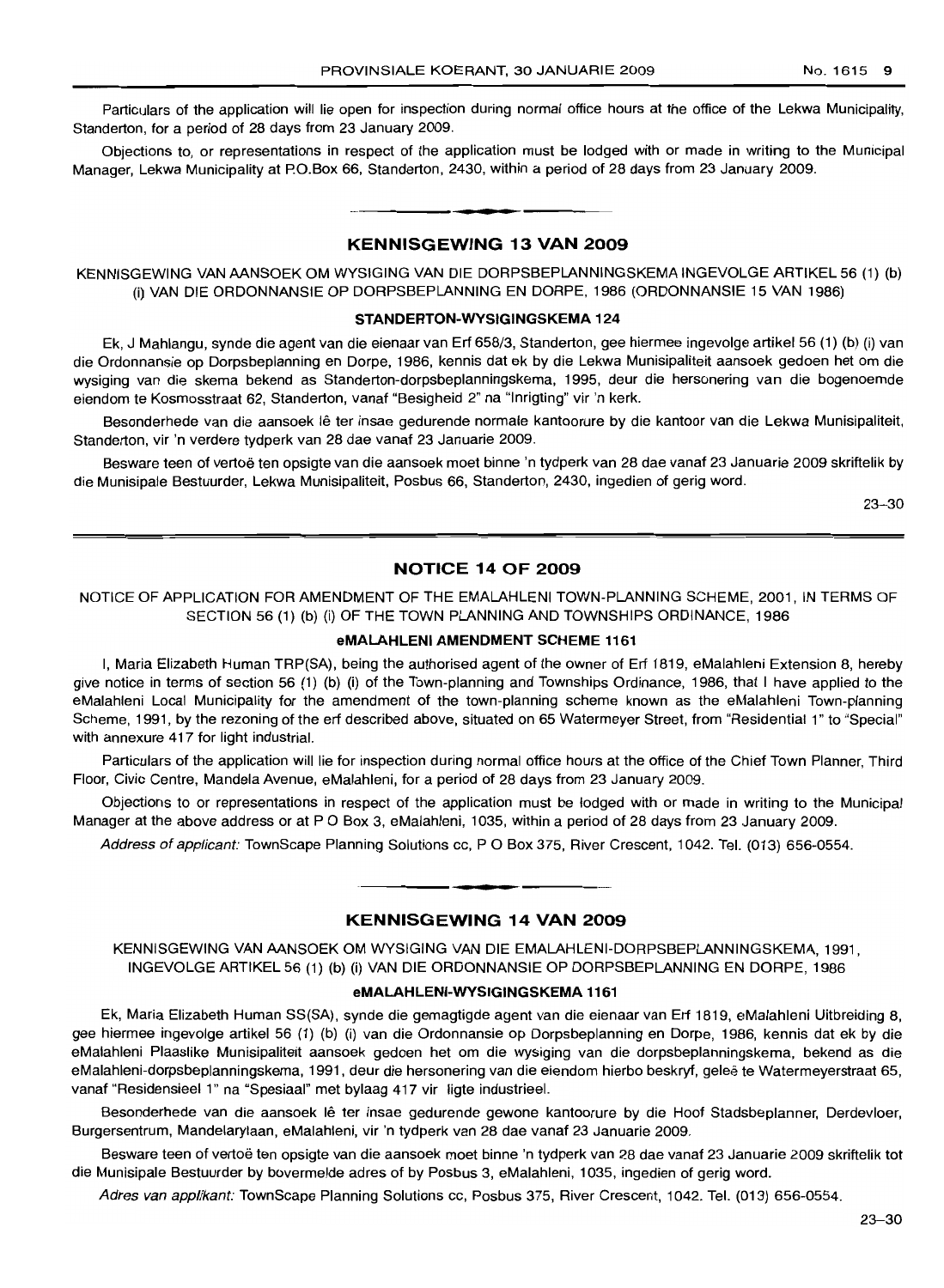# NOTICE 15 OF 2009

#### LYDENBURG AMENDMENT SCHEME 255/1995

# NOTICE OF APPLICATION FOR THE AMENDMENT OF TOWN-PLANNING SCHEME IN TERMS OF SECTION 56 (1) (b) (i) OF THE TOWN-PLANNING AND TOWNSHIPS ORDINANCE, 1986 (ORDINANCE 15 OF 1986)

We, Nuplan Development Planners, being the authorised agent of the intended owner of  $a \pm 6$  hectare portion of the Remaining Extents of Portion 39 of the Farm Townlands of Lydenburg 31-JT, hereby gives notice in terms of section 56 (1) (b) (i) of the Town-planning and Townships Ordinance, 1986 (Ordinance 15 of 1986), that we have applied to the Thaba Chweu Local Municipality (Lydenburg Administrative Unit) for the amendment of the town-planning scheme known as Lydenburg Townplanning Scheme, 1995, by the rezoning of the properties described above, situated alongside Keet Street, Lydenburg from "Agriculture" to "Educational" for purposes of a school.

Particulars of the application will lie for inspection during normal office hours at the office of the Municipal Manager, Thaba Chweu Local Municipality, Sentraal Street, Lydenburg, for a period of 28 days from 23 January 2009.

Objections to, or representations in respect of the application must be lodged with or made in writing to the Municipal Manager at the above address or at Thaba Chweu Local Municipality, P.O. Box 61, Lydenburg, 1120, within a period of 28 days from 23 January 2009 (no later than 23 February 2009).

Address of agent: Nuplan Development Planners, P.O. Box 2555, Nelspruit, 1200. Tel. (013) 752-3422, Fax (013) 752-5795, E-mail: nuplan@mweb.co.za

Ref. ENTH-WS-006

# KENNISGEWING 15 VAN 2009

**•**

# LYDENBURG-WYSIGINGSKEMA 255/1995

KENNISGEWING VAN AANSOEK OM WYSIGING VAN DORPSBEPLANNINGSKEMA INGEVOLGE ARTIKEL 56 (1) (b) (i) VAN DIE ORDONNANSIE OP DORPSBEPLANNING EN DORPE, 1986 (ORDONNANSIE 15 VAN 1986)

Ons, Nuplan Development Planners, synde die gemagtigde agent van die voornemende eienaar van 'n ± 6 hektaar gedeelte van die Resterende Gedeeltes van Gedeelte 39 van die plaas Lydenburg-dorpsgronde 31-JT, hiermee ingevolge artikel 56 (1) (b) (i) van die Ordonnansie op Dorpsbeplanning en Dorpe, 1986 (Ordonnansie 15 van 1986), kennis dat ons by die Thaba Chweu Plaaslike Munisipaliteit (Lydenburg Administratiewe Eenheid) aansoek gedoen het om die wysiging van die dorpsbeplanningskema, bekend as Lydenburg-dorpsbeplanningskema, 1995, deur die hersonering van die eiendomme hierbo beskryf, geleë langs Keetstraat, Lydenburg, vanaf "Landbou" na "Opvoedkundig" vir doeleindes van 'n skool.

Besonderhede van bogenoemde aansoek lê ter insae gedurende gewone kantoorure by die kantoor van die Munisipale Bestuurder, Munisipale Kantore, Thaba Chweu Plaaslike Munisipaliteit, Sentraalstraat, Lydenburg, vir 'n tydperk van 28 dae vanaf 23 Januarie 2009.

Besware teen of vertoë ten opsigte van die aansoek moet binne 'n tydperk van 28 dae vanaf 23 Januarie 2009 (nie later as 20 Februarie 2009), skriftelik by of tot die Munisipale Bestuurder by bovermelde adres of Thaba Chweu Plaaslike Munisipaliteit, Posbus 61, Lydenburg, 1120, ingedien of gerig word.

Adres van agent: Nuplan Development Planners, Posbus 2555, Nelspruit, 1200. Tel. (013) 752-3422. Faks (013) 752-5795. E-pos: nuplan@mweb.co.za

Verw. ENTH-WS-003

23-30

#### NOTICE 16 OF 2009

SCHEDULE 8

[Regulation 11 (2)]

NOTICE OF APPLICATION FOR AMENDMENT OF TOWN-PLANNING SCHEME IN TERMS OF SECTION 56 (1) (b) (i) OF THE TOWN-PLANNING AND TOWNSHIPS ORDINANCE, 1986 (ORDINANCE 15 OF 1986)

#### DAVEL AMENDMENT SCHEME 531

I, Daniel Olivier, being the authorised agent of the owner of Erf 270, Davel, hereby give notice in terms of section 56 (1) (b) (i) of the Town-planning and Townships Ordinance, 1986, that I have applied to the Msukaligwa Municipality for the amendment of the town-planning scheme known as Davel Town-planning Scheme, 1982, by the rezoning of the property described above, situated at Erf 270, Davel, from "Residential 1" to "Business 1".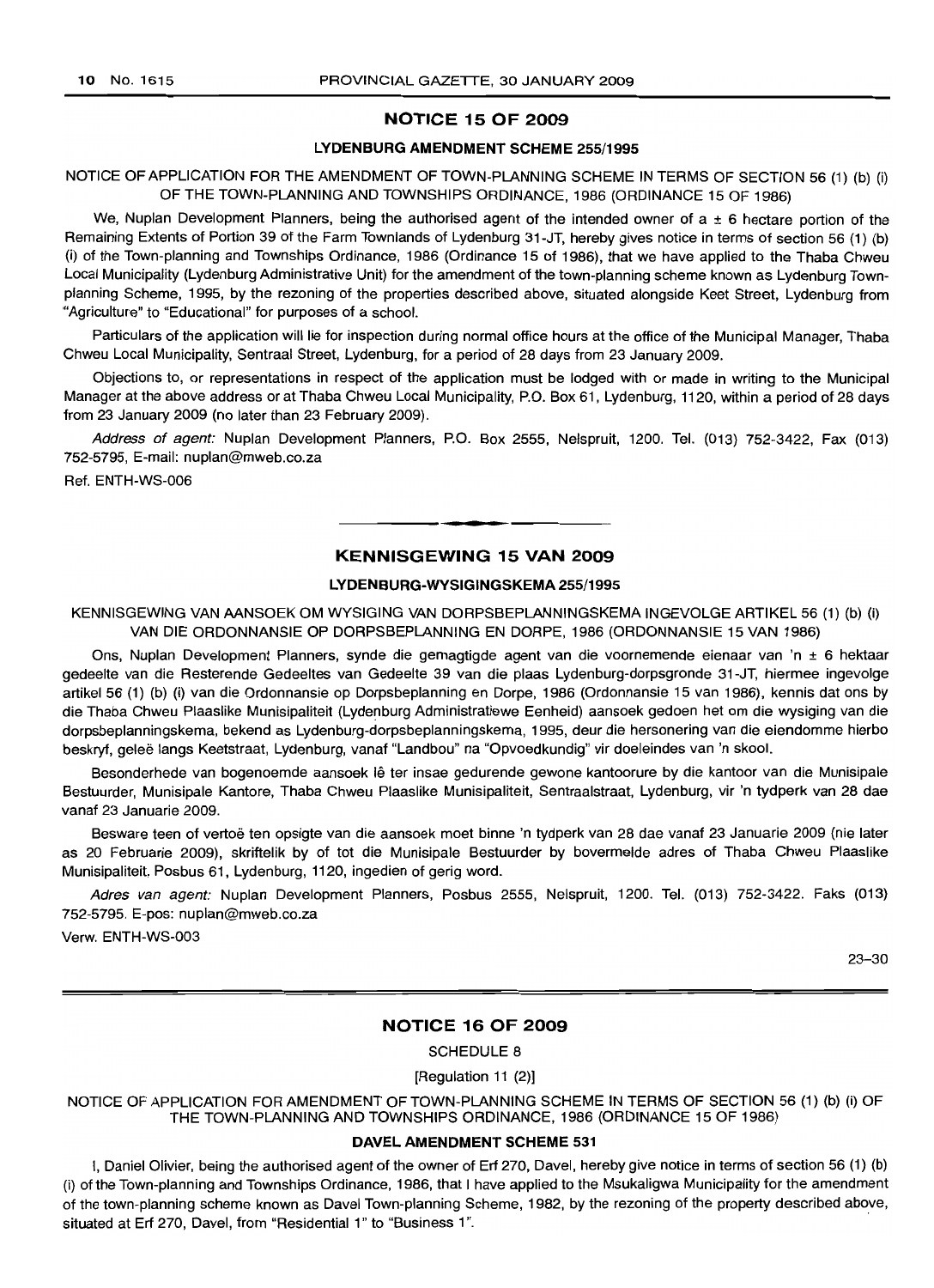Particulars of the application will lie for inspection during normal office hours at the office of the Municipal Manager, Civic Centre, Taute Street, Ermelo, for a period of 28 days from 23 January 2009.

Objections to or representations in respect of the application must be lodged with or made in writing to the Municipal Manager at the above address or at PO Box 48, Ermelo, 2350, within a period of 28 days from 23 January 2009.

Address of agent: Pieter Stoffberg Inc., P O Box 41, Ermelo, 2350. Tel. (017) 819-7542. **.-**

# **KENNISGEWING 16 VAN 2009**

BYLAE 8

[Regulasie 11 (2)]

KENNISGEWING VAN AANSOEK OM WYSIGING VAN DIE DORPSBEPLANNINGSKEMA INGEVOLGE ARTIKEL 56 (1) (b) (i) VAN DIE ORDONNANSIE OP DORPSBEPLANNING EN DORPE, 1986 (ORDONNANSIE 15 VAN 1986)

#### **DAVEL-WYSIGINGSKEMA 531**

Ek, Daniel Olivier, synde die gemagtigde agent van die eienaars van Erf 270, Davel, gee hiermee ingevolge artikel 56 (1) (b) (i) van die Ordonnansie op Dorpsbeplanning en Dorpe, 1986, kennis dat ek by die Msukaligwa Munisipaliteit aansoek gedoen het om die wysiging van die dorpsbeplanningskema bekend as Davel-dorpsbeplanningskema, 1982, deur die hersonering van eiendom hierbo beskryf, geleë te Erf 270, Davel, vanaf "Residensieel" na "Besigheid 1".

Besonderhede van die aansoek lê ter insae gedurende gewone kantoorure by die kantoor van die Munisipale Bestuurder, Burgersentrum, Tautestraat, Ermelo, vir 'n tydperk van 28 dae vanaf 23 Januarie 2009.

Besware teen of vertoë ten opsigte van die aansoek moet binne 'n tydperk van 28 dae vanaf 23 Januarie 2009 skriftelik by of tot die Munisipale Bestuurder by bovermelde adres of by Posbus 48, Ermelo, 2350, ingedien of gerig word.

Adres van agent: Pieter Stoffberg Ing., Posbus 41, Ermelo, 2350. Tel. (017) 819-7542.

23-30

# **NOTICE 17 OF 2009**

NOTICE OF 2009

#### SECUNDA AMENDMENT **SCHEME 130**

NOTICE OF APPLICATION FOR AMENDMENT OF TOWN PLANNING SCHEME IN TERMS OF SECTION 56 (1) (b) (i) OF THE TOWN-PLANNING AND TOWNSHIPS ORDINANCE, 1986 (ORDINANCE 15 OF 1986)

I, Johannes Hendrik Schoeman, being the authorised agent of the owner of Erf 1631, Secunda Extension 2, hereby give notice in terms of section 56 (1) (b) (i) of the Town-planning and Townships Ordinance, 1986, that I have applied to the Govan Mbeki Local Municipality for the amendment of the town-planning scheme known as Secunda Town-planning Scheme, 1993, by the rezoning of the property described above, situated in NO.9 Archbell Street, approximately 100 m east of Trichardt Avenue, from "Residential 1" to "Residential 3".

Particulars of the application will lie for inspection during normal office hours at the office of the Municipal Manager: Municipal Offices, Central Business District, Secunda, for a period of 28 days from 23 January 2009 (the date of first publication of this notice).

Objections to or representations in respect of the application must be lodged with or made in writing to the Municipal Manager: Govan Mbeki Local Municipality, at the above address or at Private Bag X1017, Secunda, 2302, within a period of 28 days from 23 January 2009.

Address of owner: C/o The African Planning Partnership, PO Box 2256, Boksburg, 1460. Tel. (011) 918-0100.

#### **KENNISGEWING 17 VAN 2009**

**. -**

KENNISGEWING VAN 2009

#### **SECUNDA-WYSIGINGSKEMA 130**

KENNISGEWING VAN AANSOEK OM WYSIGING VAN DORPSBEPLANNINGSKEMA, INGEVOLGE ARTIKEL 56 (1) (b) (i) VAN DIE ORDONNANSIE OP DORPSBEPLANNING EN DORPE, 1986 (ORDONNANSIE 15 VAN 1986)

Ek, Johannes Hendrik Schoeman, synde die gemagtigde agent van die eienaar van Erf 1631, Secunda Uitbreiding 2, gee hiermee ingevolge artikel 56 (1) (b) (i) van die Ordonnansie op Dorpsbeplanning en Dorpe, 1986, kennis dat ek by die Govan Mbeki Plaaslike Munisipaliteit aansoek gedoen het om die wysiging van die dorpsbeplanningskema, bekend as die Secunda Dorpsbeplanningskema, 1993, deur die hersonering van die eiendom hierbo beskryf, geleë in Archbellstraat No. 9, ongeveer 100 moos van Trichardtweg, vanaf "Residensieel 1" tot "Residensieel 3".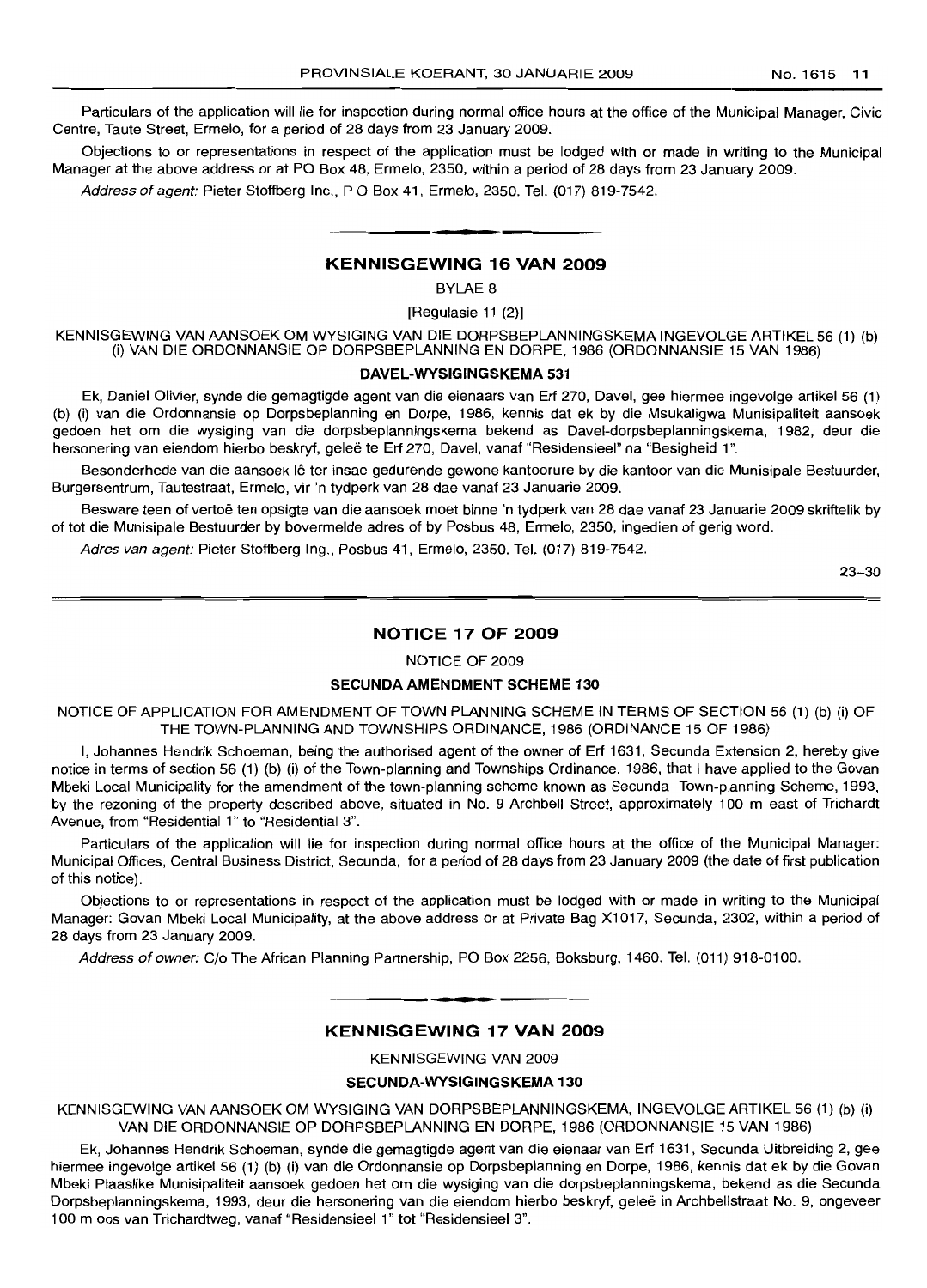Besonderhede van die aansoek lê ter insae gedurende gewone kantoorure by die kantoor van die Munisipale Bestuurder: Munisipale Kantore, Sentrale Besigheidsgebied, Secunda, vir 'n tydperk van 28 dae vanaf 23 Januarie 2009 (die datum van eerste publikasie van hierdie kennisgewing).

Besware teen of vertoë ten opsigte van die aansoek moet binne 'n tydperk van 28 dae vanaf 23 Januarie 2009 skriftelik by of tot die Munisipale Bestuurder: Govan Mbeki Munisipaliteit, by bovermelde adres of by Privaatsak X1017, Secunda, 2302, ingedien of gerig word.

Adres van eienaar: Pia The African Planning Partnership, Posbus 2256, Boksburg, 1460. Tel. (011) 918-0100.

23-30

#### **NOTICE 21 OF 2009**

SCHEDULE 8

[Regulation 11 (2)]

NOTICE OF APPLICATION FOR AMENDMENT OF TOWN-PLANNING SCHEME IN TERMS OF SECTION 56 (1) (b) (i) OF THE TOWN-PLANNING AND TOWNSHIPS ORDINANCE, 1986 (ORDINANCE 15 OF 1986)

#### **AMENDMENT SCHEME 332**

I, Johannes Jacobus Meiring, being the authorized agent of the owner of Erf 1501, Township of Aerorand, hereby give notice in terms of section 56 (1) (b) (i) of the Town-planning and Townships Ordinance that I have applied to the Steve Tshwete Local Municipality for the amendment of the town-planning scheme known as Steve Tshwete Town-planning Scheme, 2004, by the rezoning of the property described above, situated on Tierberg Crescent, from "Residential 1" to "Residential 3" for a guest house.

Particulars of the application will lie for inspection during normal office hours at the office of the Town Secretary, Room C314, Municipal Building, Middelburg, for a period of 28 days from 30 January 2009.

Objections to or representations in respect of the application must be lodged with or made in writing to the Secretary at the above address or at POBox 14, Middelburg, 1050, within a period of 28 days from 30 January 2009.

Address of agent: Johan Meiring, Professional Land Surveyor, P O Box 442, Middelburg, 1050.

# **KENNISGEWING 21 VAN 2009**

**. -**

BYLAE 8

[Regulasie 11 (2)]

KENNISGEWING VAN AANSOEK OM WYSIGING VAN DORPSBEPLANNINGSKEMA INGEVOLGE ARTIKEL 56 (1) (b) (i) VAN DIE ORDONNANSIE OP DORPSBEPLANNING EN DORPE, 1986 (ORDONNANSIE 15 VAN 1986)

#### **WYSIGINGSKEMA 332**

Ek, Johannes Jacobus Meiring, synde die gemagtigde agent van die eienaar van Erf 1501, Aerorand Dorp, gee hiermee ingevolge artikel 56 (1) (b) (i) van die Ordonnansie op Dorpsbeplanning en Dorpe, kennis dat ek by die Steve Tshwete Plaaslike Munisipaliteit aansoek gedoen het om die wysiging van die dorpsbeplanningskema bekend as Steve Tshwete-dorpsbeplanningskema, 2004, deur die hersonering van die eiendom hierbo beskryf, gelee te Tierbergsingel van "Residensieel 1" na "Residensieel 3" vir 'n gastehuis.

Besonderhede van die aansoek lê ter insae gedurende gewone kantoorure by die kantoor van die Stadsekretaris, Kamer C314, Munisipale Gebou, Middelburg, vir 'n tydperk van 28 dae vanaf 30 Januarie 2009.

Besware of vertoë ten opsigte van die aansoek moet binne 'n tydperk van 28 dae vanaf 30 Januarie 2009 skriftelik by of tot die Sekretaris by bovermelde adres of by Posbus 14, Middelburg, 1050, ingedien of gerig word.

Adres van agent: Johan Meiring, Professionele Landmeter, Posbus 442, Middelburg, 1050.

30--06

# **NOTICE 22 OF 2009**

# **STEVE TSHWETE AMENDMENT SCHEME 333 WITH ANNEXURE A275**

NOTICE OF APPLICATION FOR THE AMENDMENT OF THE STEVE TSHWETE TOWN-PLANNING SCHEME, 2004, IN TERMS OF SECTION 56 (1) (b) (i) OF THE TOWN-PLANNING AND TOWNSHIPS ORDINANCE, 1986 (ORDINANCE 15 OF 1986)

We, Urban Dynamics (Mpumalanga) Inc., being the authorized agent of the registered owner of Erf 2816, Middelburg, hereby give notice in terms of section 56 (1) (b) (i) of the Town-planning and Townships Ordinance, 1986, that we have applied to the Steve Tshwete Local Municipality for the amendment of the town-planning scheme known as the Steve Tshwete Townplanning Scheme, 2004, for the rezoning of the above-mentioned property situated in 54 Sadc Street, Middelburg, by rezoning the property from "Residential 1" to "Residential 3 for the purpose of a boarding house" subject to certain conditions.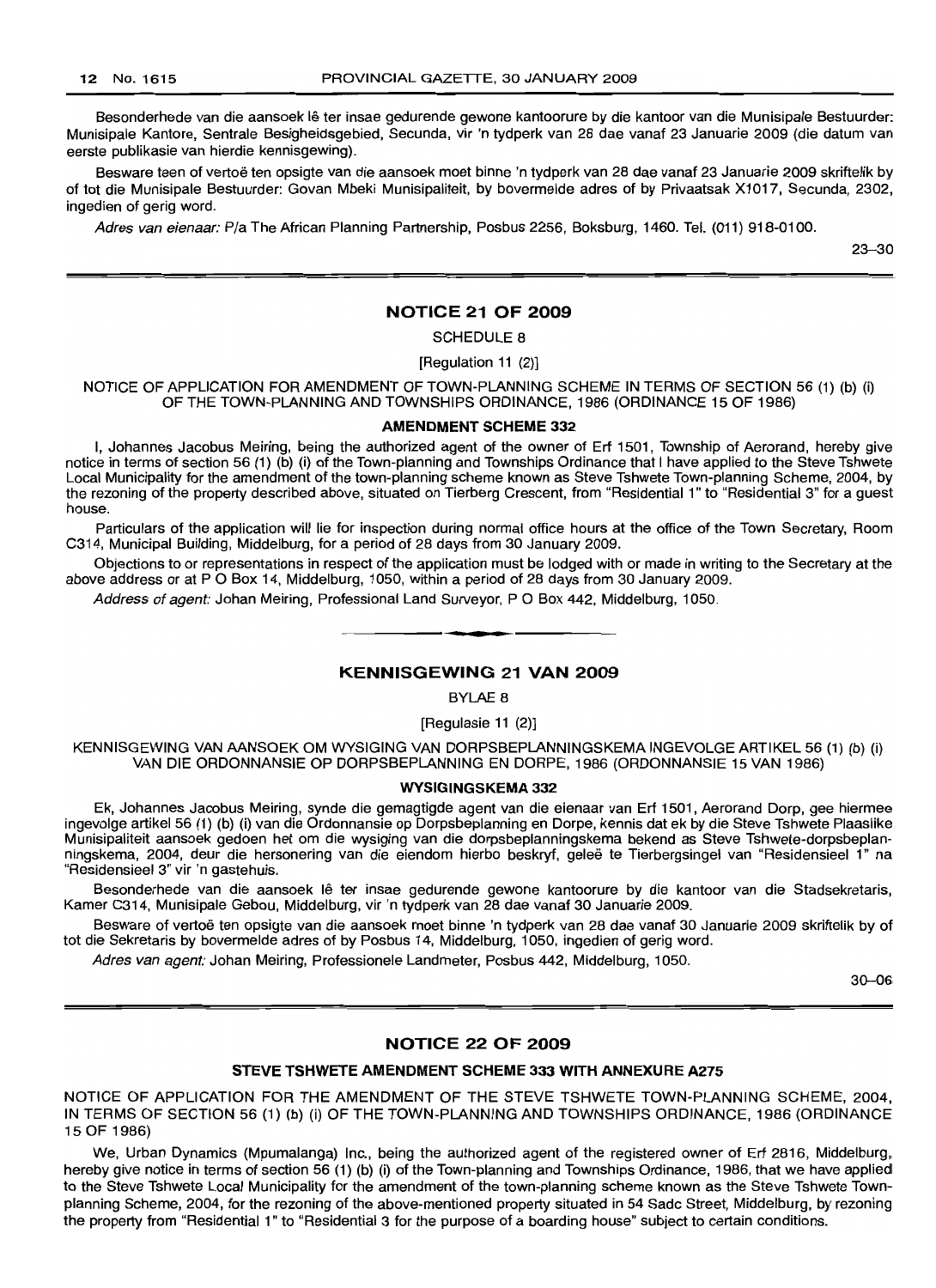Particulars of the application will lie for inspection during normal office hours at the office of the Municipal Manager, Steve Tshwete Local Municipality, Municipal Buildings, Wanderers Avenue, Middelburg, 1050, for a period of 28 days from 30 January 2009.

Objections to or representations in respect of the application must be lodged with or made in writing to the Municipal Manager at the above address or at P.O. Box 14, Middelburg, 1050, within a period of 28 days from 30 January 2009.

Applicant: Urban Dynamics (Mpumalanga) Inc., Propark Building, 44 Wes Street, PO Box 3294, Middelburg, 1050. Tel: (013) 243-1219. Fax: (013) 243-1321.

**- .**

## KENNISGEWING 22 VAN 2009

#### STEVE TSHWETE·WYSIGINGSKEMA 333 MET BYLAE A275

KENNISGEWING VAN DIE AANSOEK OM DIE WYSIGING VAN DIE STEVE TSHWETE-DORPSBEPLANNINGSKEMA, 2004, INGEVOLGE ARTIKEL 56 (1) (b) (i) VAN DIE ORDONNANSIE OP DORPSBEPLANNING EN DORPE, 1986 (ORDONNANSIE 15 VAN 1986)

Ons, Urban Dynamics (Mpumalanga) Inc., synde die gemagtigde agent van die geregistreerde eienaar van Erf 2816, Middelburg, gee hiermee ingevolge artikel 56 (1) (b) (i) van Ordonnansie op Dorpsbeplanning en Dorpe, 1986, kennis dat ons by die Steve Tshwete Plaaslike Munisipaliteit aansoek gedoen het om die wysiging van die Steve Tshwete-dorpsbeplanningskema, 2004, deur die hersonering van die bogenoemde eiendom gelee in Sadcstraat 54, Middelburg, vanaf "Residensieel 1" na "Residensieel 3 vir die doeleindes van 'n losieshuis" onderworpe aan sekere voorwaardes.

Besonderhede van die aansoek lê ter insae gedurende gewone kantoorure by die kantoor van die Munisipale Bestuurder, Steve Tshwete Plaaslike Munisipaliteit, Munisipale Gebou, Wandererslaan, Middelburg, 1050, vir 'n tydperk van 28 dae vanaf 30 Januarie 2009.

Besware of vertoë ten opsigte van die aansoek moet binne 'n tydperk van 28 dae vanaf 30 Januarie 2009, skriftelik in tweevoud by of tot die Munisipale Bestuurder by bovermelde adres of by Posbus 14, Middelburg, 1050, inqedien of gerig word.

Applikant: Urban Dynamics (Mpumalanga) lnc., Proparkgebou, Wesstraat 44 (Posbus 3294), Middelburg, 1050. Tel: (013) 243-1219. Faks: (013) 243-1321.

30-06

#### NOTICE 23 OF 2009

#### eMALAHLENI AMENDMENT SCHEME, 1991

NOTICE OF APPLICATION FOR AMENDMENT OF TOWN-PLANNING SCHEME IN TERMS OF SECTION 56 (1) (b) (i) OF THE TOWN-PLANNING AND TOWNSHIPS ORDINANCE, 1986 (ORDINANCE 15 OF 1986)

#### AMENDMENT SCHEME 1162

I, Vivienne Smith TRP (SA), of the firm Korsman van Wyk Town and Regional Planners, being the authorized agent of the owner of Erf 304, Blancheville Extension 5, hereby gives notice in terms of section 56 (1) (b) (i) of the Townplanning and Townships Ordinance, 1986 (Ordinance 15 of 1986), that I have applied to eMalahleni Local Municipality for the amendment of the town-planning scheme in operation known as eMalahleni Town-planning Scheme, 1991, by the rezoning of the property described above, situated at the corner of Libertas Avenue and Gordon Road in the township Blancheville Extension 5, from "Residential 1" to "Residential 4".

Particulars of the application are open for inspection during normal office hours by the office of the Municipal Manager, City Planning Division, Third Floor, Civic Center, Mandela Street, eMalahleni, for a period of 28 days from 30 January 2009 (the date of first publication of this notice).

Objections to or representations in respect of the application must be lodged in writing and in duplicate with the Municipal Manager at the above office or posted to him at PO Box 3, eMalahleni, 1035, within a period of 28 days from 30 January 2009.

Address of authorised agent: Korsman van Wyk Town and Regional Planners, Suite 295, Private Bag X7294, eMalahleni, 1035. Tel: (013) 650-0408. Fax: 086 663 6325. E-mail: admin@korsman.co.za

#### KENNISGEWING 23 VAN 2008

**• •**

#### eMALAHLENI-WYSIGINGSKEMA, 1991

KENNISGEWING VAN AANSOEK OM WYSIGING VAN DORPSBEPLANNINGSKEMA INGEVOLGE ARTIKEL 56 (1) (b) (i) VAN DIE ORDONNANSIE OP DORPSBEPLANNING EN DORPE, 1986 (ORDONNANSIE 15 VAN 1986)

## WYSIGINGSKEMA 1162

Ek, Vivienne Smith SS (SA), van die firma Korsman van Wyk Stads- en Streekbeplanners, synde die gemagtigde agent van die geregistreerde eienaar van Erf 304, Blancheville Uitbreiding 5, gee hiermee ingevolge artikel 56 (1) (b) (i) van die Ordonnansie op Dorpsbeplanning en Dorpe, 1986 (Ordonnansie 15 van 1986), kennis dat ek by die eMalahleni Plaaslike Munisipaliteit aansoek gedoen het om die wysiging van die dorpsbeplanningskema in werking bekend as eMalahlenidorpsbeplanningskema, 1991, deur die hersonering van die eiendom hierbo beskryf, gelee op die hoek van Libertaslaan en Gordonweg in die dorpsgebied Blancheville Uitbreiding 5, van "Residensieel 1" tot "Residensieel 4".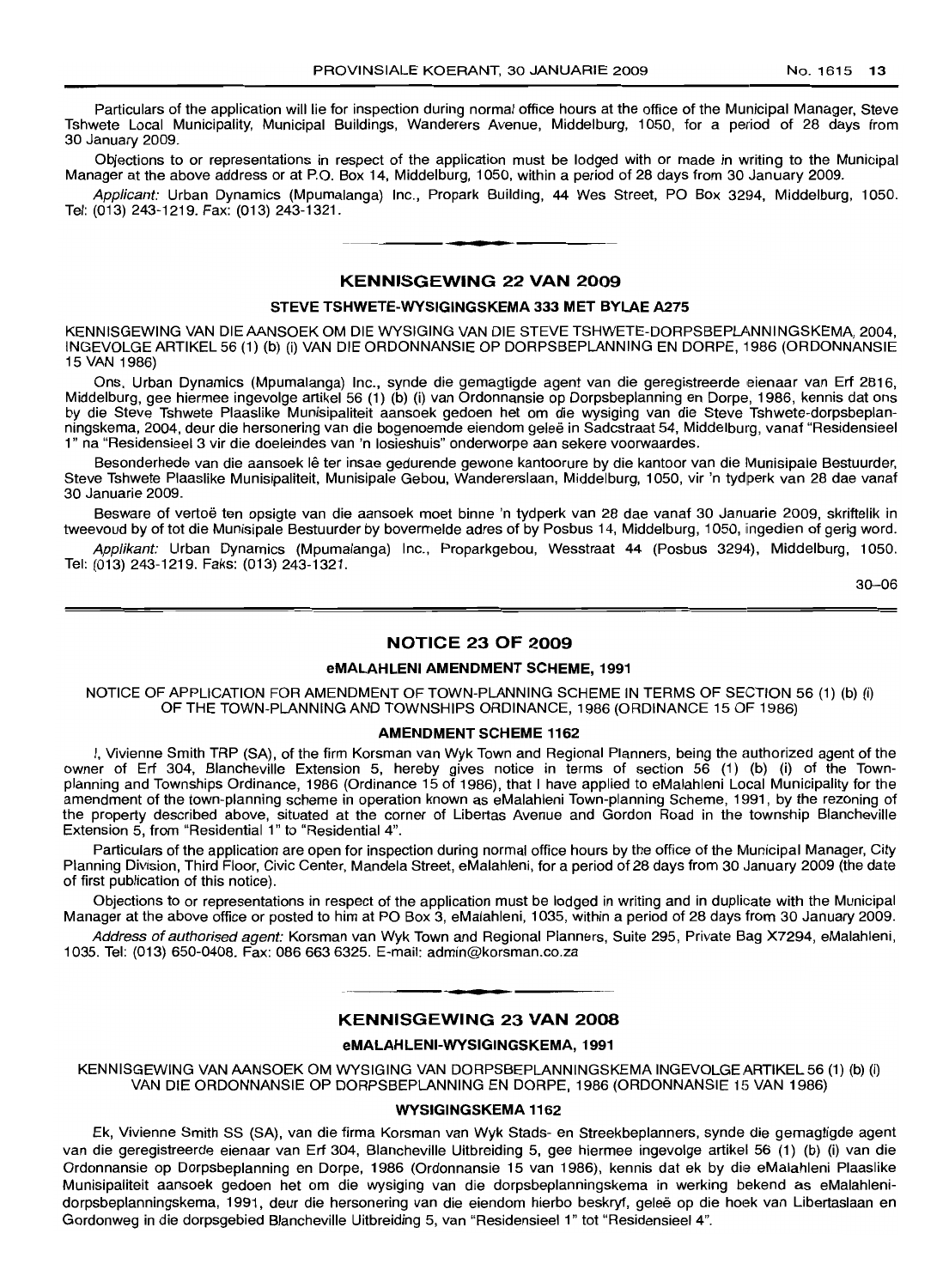Besonderhede van die aansoek lê gedurende kantoorure by die kantoor van die Munisipale Bestuurder, Stadsbeplanningsafdeling, Derde Vloer, Burgersentrum, Mandelastraat, eMalahleni, vir 'n tydperk van 28 dae vanaf 30 Januarie 2009 (die datum van eerste pubfikasie van hierdie kennisgewing) ter insae.

Besware teen of vertoë ten opsigte van die aansoek moet binne 'n tydperk van 28 dae vanaf 30 Januarie 2009 skriftelik en in tweevoud by die Munisipale Bestuurder by bovermelde kantoor ingedien of aan hom by Posbus 3, eMalahleni, 1035, gepos word.

Adres van gemagtigde agent: Korsman van Wyk Stads- en Streekbeplanners, Suite 295, Privaatsak X7294, eMalahleni, 1035. Tel: (013) 650-0408. Fax: 086 663 6326. E-pos: admin@korsman.co.za

30-06

#### **NOTICE 24 OF 2009**

## **eMALAHLENI AMENDMENT SCHEME, 1991**

# NOTICE OF APPLICATION FOR AMENDMENT OF TOWN-PLANNING SCHEME IN TERMS OF SECTION 56 (1) (b) (i) OF THE TOWN-PLANNING AND TOWNSHIPS ORDINANCE, 1986 (ORDINANCE 15 OF 1986)

#### **AMENDMENT SCHEME 1163**

I, Vivienne Smith TRP (SA), of the firm Korsman van Wyk Town and Regional Planners, being the authorized agent of the owner of Erf 1720, Benfleur, hereby give notice in terms of section 56 (1) (b) (i) of the Town-planning and Townships Ordinance, 1986 (Ordinance 15 of 1986), that I have applied to eMalahleni Local Municipality for the amendment of the town-planning scheme in operation known as eMalahleni Town-planning Scheme, 1991, by the rezoning of the property described above, situated at 13 Perridot Street in the township Benfleur, from "Residential 1" to "Residential 3" with Annexure 418.

Particulars of the application are open for inspection during normal office hours by the office of the Municipal Manager, City Planning Division, Third Floor, Civic Center, Mandela Street, eMalahleni, for a period of 28 days from 30 January 2009 (the date of first publication of this notice).

Objections to or representations in respect of the application must be lodged in writing and in duplicate with the Municipal Manager at the above office or posted to him at PO Box 3, eMalahleni, 1035, within a period of 28 days from 30 January 2009.

Address of authorised agent: Korsman van Wyk Town and Regional Planners, Suite 295, Private Bag X7294, eMalahleni, 1035. Tel: (013) 650-0408. Fax: 086 663 6326. E-mail: admin@korsman.co.za

## **KENNISGEWING 24 VAN 2009**

**• F**

#### **eMALAHLENI-WYSIGINGSKEMA, 1991**

KENNISGEWING VAN AANSOEK OM WYSIGING VAN DORPSBEPLANNINGSKEMA INGEVOLGE ARTIKEL 56 (1) (b) (i) VAN DIE ORDONNANSIE OP DORPSBEPLANNING EN DORPE, 1986 (ORDONNANSIE 15 VAN 1986)

#### **WYSIGINGSKEMA 1163**

Ek, Vivienne Smith TRP (SA), van die firma Korsman van Wyk Stads- en Streekbeplanners, synde die gemagtigde agent van die geregistreerde eienaar van Erf 1720, Benfleur Uitbreiding 4, gee hiermee ingevolge artikel 56 (1) (b) (i) van die Ordonnansie op Dorpsbeplanning en Dorpe, 1986 (Ordonnansie 15 van 1986), kennis dat ek by die eMalahleni Plaaslike Munisipaliteit aansoek gedoen het om die wysiging van die dorpsbeplanningskema in werking bekend as eMalahlenidorpsbeplanningskema, 1991, deur die hersonering van die eiendom hierbo beskryf, geleë te Perridotstraat 13 in die dorpsgebied Benfleur, van "Residensieel 1" tot "Residensieel 3" met Bylaag 418.

Besonderhede van die aansoek lê gedurende kantoorure by die kantoor van die Munisipale Bestuurder, Stadsbeplanningsafdeling, Derde Vloer, Burgersentrum, Mandelastraat, eMalahleni, vir 'n tydperk van 28 dae vanaf 30 Januarie 2009 (die datum van eerste publikasie van hierdie kennisgewing) ter insae.

Besware teen of vertoë ten opsigte van die aansoek moet binne 'n tydperk van 28 dae vanaf 30 Januarie 2009 skriftelik en in tweevoud by die Munisipale Bestuurder by bovermelde kantoor ingedien of aan hom by Posbus 3, eMalahleni, 1035, gepos word.

Adres van gemagtigde agent: Korsman van Wyk Stads- en Streekbeplanners, Suite 295, Privaatsak X7294, eMalahleni, 1035. Tel: (013) 650-0408. Fax: 086 663 6326. E-pos: admin@korsman.co.za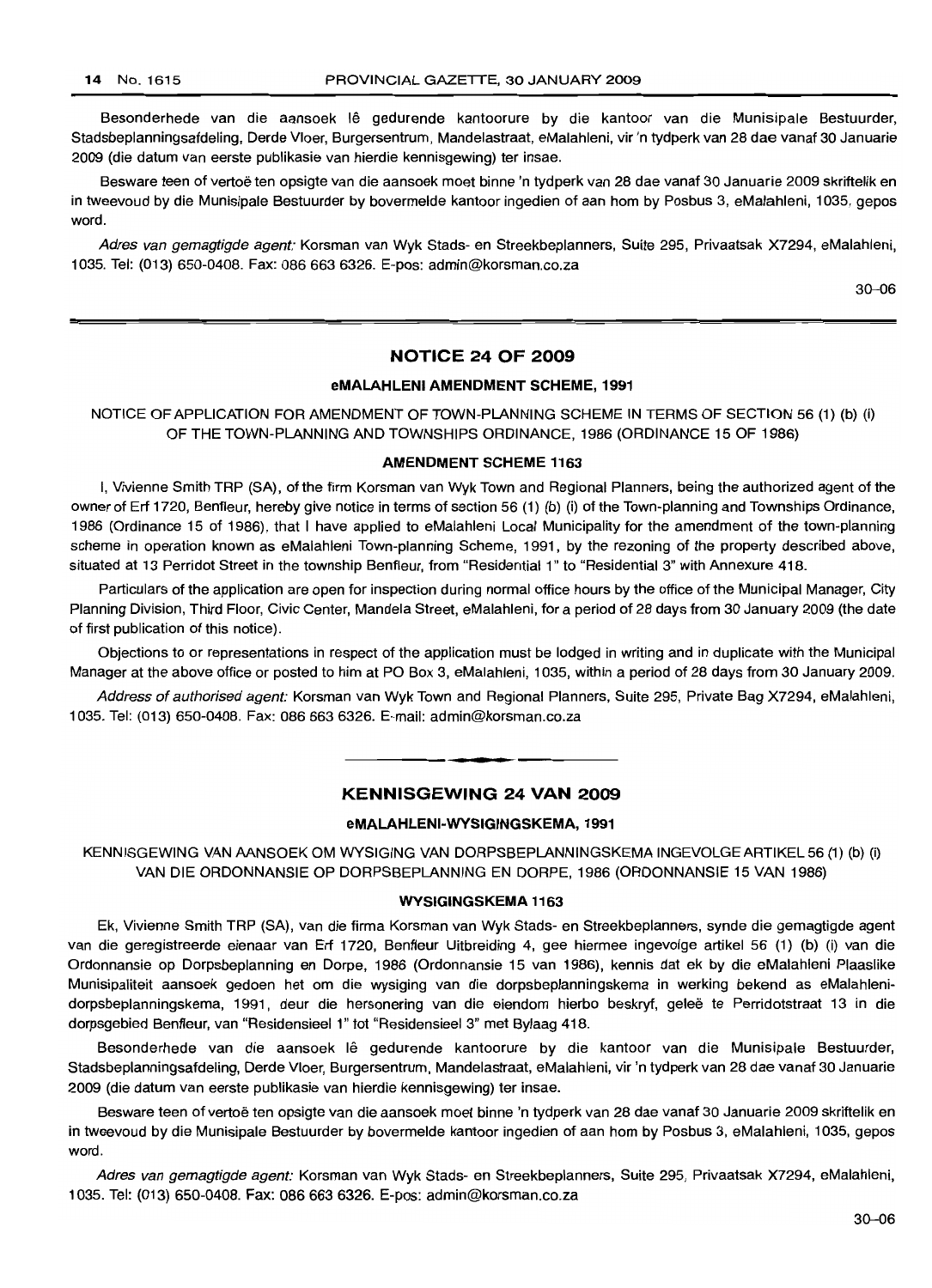# NOTICE 25 OF 2009

# eMALAHLENI AMENDMENT SCHEME, 1991

## NOTICE OF APPLICATION FOR AMENDMENT OF TOWN-PLANNING SCHEME IN TERMS OF SECTION 56 (1) (b) (i) OF THE TOWN-PLANNING AND TOWNSHIPS ORDINANCE, 1986 (ORDINANCE 15 OF 1986)

#### AMENDMENT SCHEME 1164

I, Vivienne Smith TRP (SA), of the firm Korsman van Wyk Town and Regional Planners, being the authorized agent of the owner of Erf 1150, Witbank Extension 8, hereby gives notice in terms of section 56 (1) (b) (i) of the Town-planning and Townships Ordinance, 1986 (Ordinance 15 of 1986), that I have applied to eMalahleni Local Municipality for the amendment of the town-planning scheme in operation known as eMalahleni Town-planning Scheme, 1991, by the rezoning of the property described above, situated at 37 Watermeyer Street in the township Witbank, from "Residential 1" to "Special" with Annexure 419.

Particulars of the application are open for inspection during normal office hours by the office of the Municipal Manager, City Planning Division, Third Floor, Civic Center, Mandela Street, eMalahleni, for a period of 28 days from 30 January 2009 (the date of first publication of this notice).

Objections to or representations in respect of the application must be lodged in writing and in duplicate with the Municipal Manager at the above office or posted to him at PO Box 3, eMalahleni, 1035, within a period of 28 days from 30 January 2009.

Address of authorised agent: Korsman van Wyk Town and Regional Planners, Suite 295, Private Bag X7294, eMalahleni, 1035. Tel: (013) 650-0408. Fax: 086 663 6326. E-mail: admin@korsman.co.za

# KENNISGEWING 25 VAN 2008

**- .**

# eMALAHLENI-WYSIGINGSKEMA, 1991

KENNISGEWING VAN AANSOEK OM WYSIGING VAN DORPSBEPLANNINGSKEMA INGEVOLGEARTIKEL56 (1) (b) (i) VAN DIE ORDONNANSIE OP DORPSBEPLANNING EN DORPE, 1986 (ORDONNANSIE 15 VAN 1986)

## WYSIGINGSKEMA 1164

Ek, Vivienne Smith TRP (SA), van die firma Korsman van Wyk Stads- en Streekbeplanners, synde die gemagtigde agent van die geregistreerde eienaar van Erf 1150, Witbank Uitbreiding 8, gee hiermee ingevolge artikel 56 (1) (b) (i) van die Ordonnansie op Dorpsbeplanning en Dorpe, 1986 (Ordonnansie 15 van 1986), kennis dat ek by die eMalahleni Plaaslike Munisipaliteit aansoek gedoen het om die wysiging van die dorpsbeplanningskema in werking bekend as eMalahlenidorpsbeplanningskema, 1991, deur die hersonering van die eiendom hierbo beskryf, geleë te Watermeyerstraat 37 in die dorpsgebied Benfleur, van "Residensieel 1" tot "Spesiaal" met Bylaag 419. .

Besonderhede van die aansoek lê gedurende kantoorure by die kantoor van die Munisipale Bestuurder, Stadsbeplanningsafdeling, Derde Vloer, Burgersentrum, Mandelastraat, eMalahleni, vir 'n tydperk van 28 dae vanaf 30 Januarie 2009 (die datum van eerste publikasie van hierdie kennisgewing) ter insae.

Besware teen of vertoë ten opsigte van die aansoek moet binne 'n tydperk van 28 dae vanaf 30 Januarie 2009 skriftelik en in tweevoud by die Munisipale Bestuurder by bovermelde kantoor ingedien of aan hom by Posbus 3, eMalahleni, 1035, gepos word.

Adres van gemagtigde agent: Korsman van Wyk Stads- en Streekbeplanners, Suite 295, Privaatsak X7294, eMalahleni, 1035. Tel: (013) 650-0408. Fax: 086 663 6326. E-pos: admin@korsman.co.za

30-06

# NOTICE 26 OF 2009

#### GA-NALA AMENDMENT SCHEME, 1992

NOTICE OF APPLICATION FOR AMENDMENT OF TOWN-PLANNING SCHEME IN TERMS OF SECTION 56 (1) (b) (i) OF THE TOWN-PLANNING AND TOWNSHIPS ORDINANCE, 1986 (ORDINANCE 15 OF 1986)

#### AMENDMENT SCHEME 172

I, Vivienne Smith TRP (SA), of the firm Korsman van Wyk Town and Regional Planners, being the authorized agent of the owner of Erf 1720, Benfleur, hereby gives notice in terms of section 56 (1) (b) (i) of the Town-planning and Townships Ordinance, 1986 (Ordinance 15 of 1986), that I have applied to eMalahleni Local Municipality for the amendment of the town-planning scheme in operation known as Ga-Nala Town-planning Scheme, 1992, by the rezoning of the property described above, situated at 13 Perridot Street in the township Kriel, from "Industrial 3" to "Residential 4".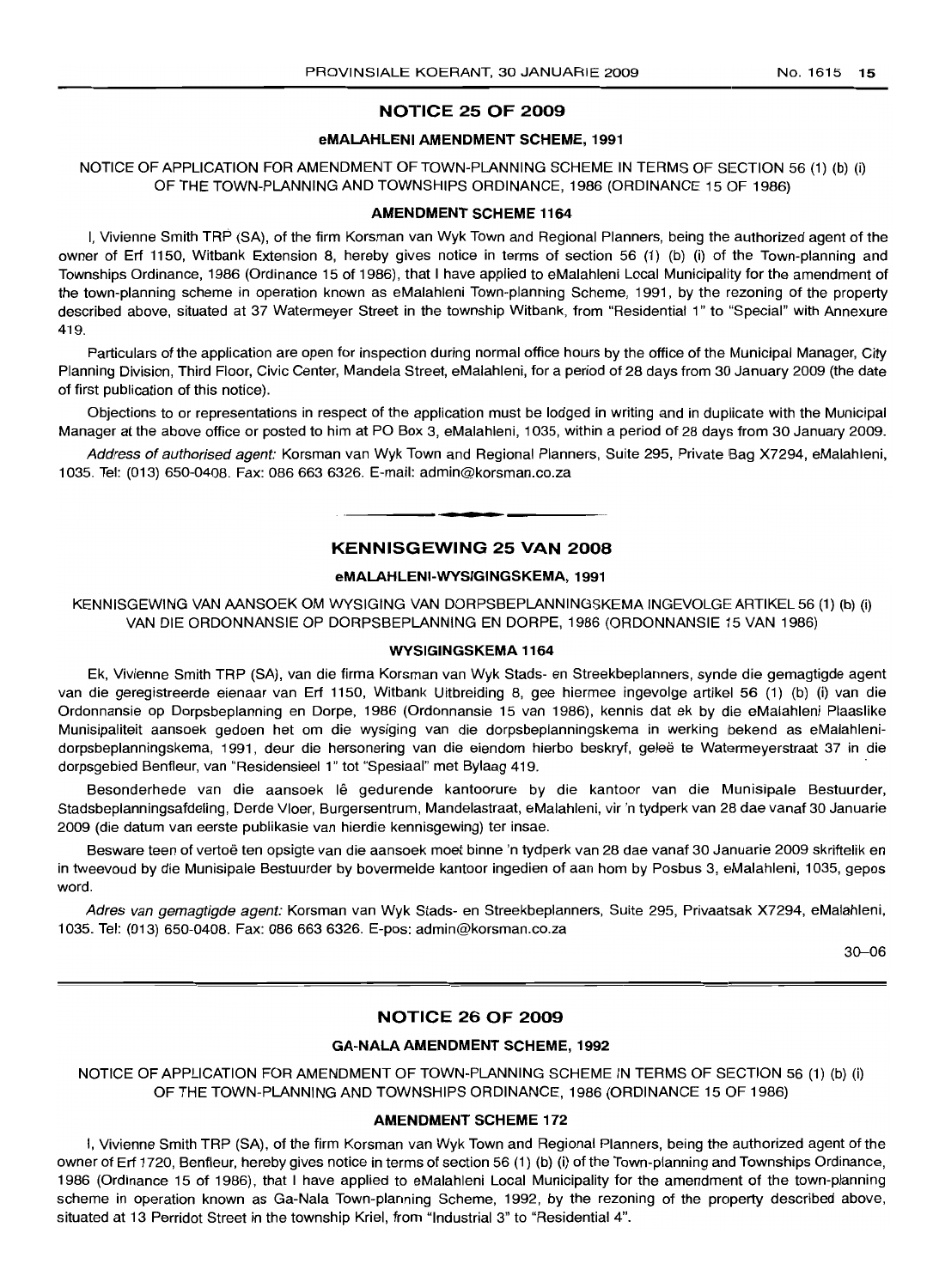Particulars of the application are open for inspection during normal office hours by the office of the Municipal Manager, City Planning Division, Third Floor, Civic Center, Mandela Street, eMalahleni, for a period of 28 days from 30 January 2009 (the date of first publication of this notice).

Objections to or representations in respect of the application must be lodged in writing and in duplicate with the Municipal Manager at the above office or posted to him at PO Box 3, eMalahleni, 1035, within a period of 28 days from 30 January 2009.

Address of authorised agent: Korsman van Wyk Town and Regional Planners, Suite 295, Private Bag X7294, eMalahleni, 1035. Tel: (013) 650-0408. Fax: 086 663 6326. E-mail: admin@korsman.co.za

# **KENNISGEWING 26 VAN 2009**

**• •**

# **GA-NALA-WYSIGINGSKEMA,1992**

KENNISGEWING VAN AANSOEK OM WYSIGING VAN DORPSBEPLANNINGSKEMA INGEVOLGEARTIKEL56 (1) (b) (i) VAN DIE ORDONNANSIE OP DORPSBEPLANNING EN DORPE, 1986 (ORDONNANSIE 15 VAN 1986)

#### **WYSIGINGSKEMA 172**

Ek, Vivienne Smith TRP (SA), van die firma Korsman van Wyk Stads- en Streekbeplanners, synde die gemagtigde agent van die geregistreerde eienaar van Erf 3173, Kriel Uitbreiding 4, gee hiermee ingevolge artikel 56 (1) (b) (i) van die Ordonnansie op Dorpsbeplanning en Dorpe, 1986 (Ordonnansie 15 van 1986), kennis dat ek by die eMalahleni Plaaslike Munisipaliteit aansoek gedoen het om die wysiging van die dorpsbeplanningskema in werking bekend as Ga-Nala-dorpsbeplanningskema, 1992, deur die hersonering van die eiendom hierbo beskryf, gelee te Perridotstraat 13 in die dorpsgebied Kriel, van "Industrieel 3" tot "Residensieel 4".

Besonderhede van die aansoek lê gedurende kantoorure by die kantoor van die Munisipale Bestuurder, Stadsbeplanningsafdeling, Derde Vloer, Burgersentrum, Mandelastraat, eMalahleni, vir 'n tydperk van 28 dae vanaf 30 Januarie 2009 (die datum van eerste publlkasie van hierdie kennisgewing) ter insae.

Besware teen of vertoë ten opsigte van die aansoek moet binne 'n tydperk van 28 dae vanaf 30 Januarie 2009 skriftelik en in tweevoud by die Munisipale Bestuurder by bovermelde kantoor ingedien of aan hom by Posbus 3, eMalahleni, 1035, gepos word.

Adres van gemagtigde agent: Korsman van Wyk Stads- en Streekbeplanners, Suite 295, Privaatsak X7294, eMalahleni, 1035. Tel: (013) 650-0408. Fax: 086 663 6326. E-pos: admin@korsman.co.za

30-06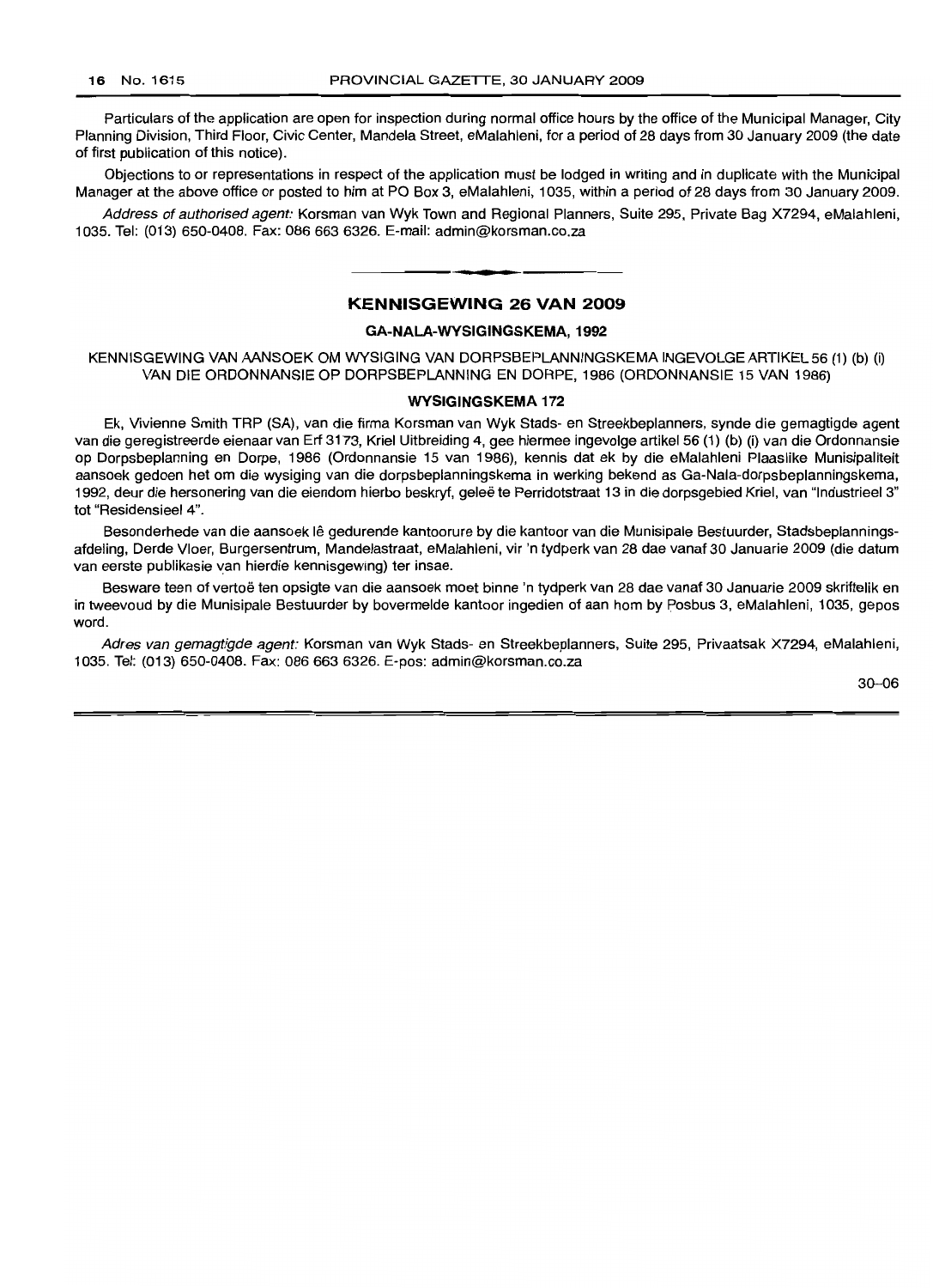# NOTICE 27 OF 2009

# MPUMALANGA GAMING ACT, 1995 (ACTS OF 1995) AS AMENDED

# FOR THE REMOVAL OF LPM'S FROM A PREMISES

Notice is hereby given that Mr. A Grundlingh and Mr. U Schuler (Betsa CC) T/A Witbank Tattersalls intends on submitting an application to the Mpumalanga Gaming Board on the  $27<sup>th</sup>$  of January 2009 for the removal of limited payout machines at the current premises. The application will be open to public inspection at the offices of the Mpumalanga Gaming Board at 1<sup>st</sup> Avenue, White River, South Africa, 1240, from the 28<sup>th</sup> of January 2009.

- 1. The purpose of the application is to obtain permission to move limited payout machines from one premises to another, in the Province of Mpumalanga.
- 2. The applicant's current business premises is located at: 39 Smuts Avenue **Witbank** Mpumalanga
- 3. The applicants new business premises will be located at: Shop 21 A & B Highlands Square Albertyn Street Del Judor Witbank
- 4. The Directors and/or managers of the site, are as follows: Mr . A Grundlingh and Mr. U Schuler

Attention is directed to the provisions of section 26 of the Mpumalanga Gaming Act, 1995 (Act No.5 of 1995) as amended, which makes provision for the lodging of written objections in respect of applications.

Such objections should be lodged with the Chief Executive Officer, Mpumalanga Gaming Board, 1<sup>st</sup> Avenue, Private Bag X9908, White River, South Africa, 1240 within 30 days from the  $17<sup>th</sup>$  of September 2008.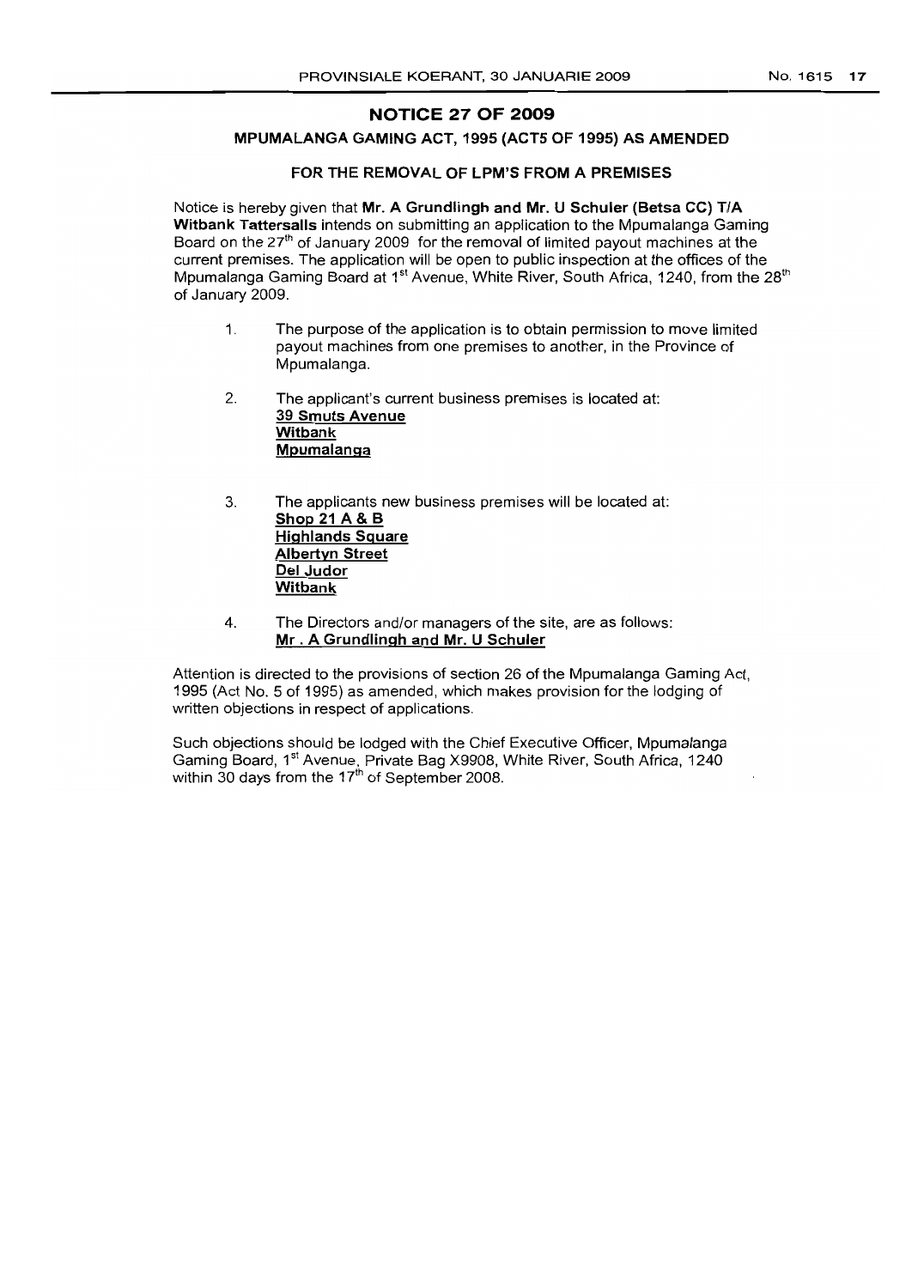# **NOTICE 28 OF 2009 MPUMALANGA GAMBLING BOARD**



# **PUBLIC NOTICE**

# NOTICE IN RESPECT OF THE REQUEST FOR APPLICATIONS FOR THE FOURTH CASINO LICENCE IN THE MPUMALANGA PROVINCE

The Mpumalanga Gambling Board invited applications for a fourth casino licence in Mpumalanga and a number of prospective applicants requested more time to complete their preliminary proposals.

The Board considered the matter and resolved to extend the deadline for submission of preliminary proposals for the fourth casino licence in Mpumalanga to 12hOO on 31 March 2009.

The Request for Applications ("RFA") document that contains information pertaining to the area in which this casino may be situated, the development and other requirements, application and other fees, application process and evaluation criteria to be applied during the evaluation of applications was issued and is still available from the Board.

Prospective applicants must note that the requirements pertaining to the lodging of applications are also applicable to the lodging of preliminary proposals (section 3.6 of the RFA). Furthermore, no preliminary proposals will be accepted by the Board, unless it is accompanied by payment or proof of payment of the prescribed application fees. Lastly, the timetable contained in section 3.4 of the RFA will be adjusted in due course, as a result of this extension.

The RFA can be downloaded from the Board's website: www.mgb.org.za. or can be obtained from the Office of the Board, located in First Avenue, White River, Mpumalanga, South Africa.

Issued by: BHEKI MLAMBO Chief Executive Officer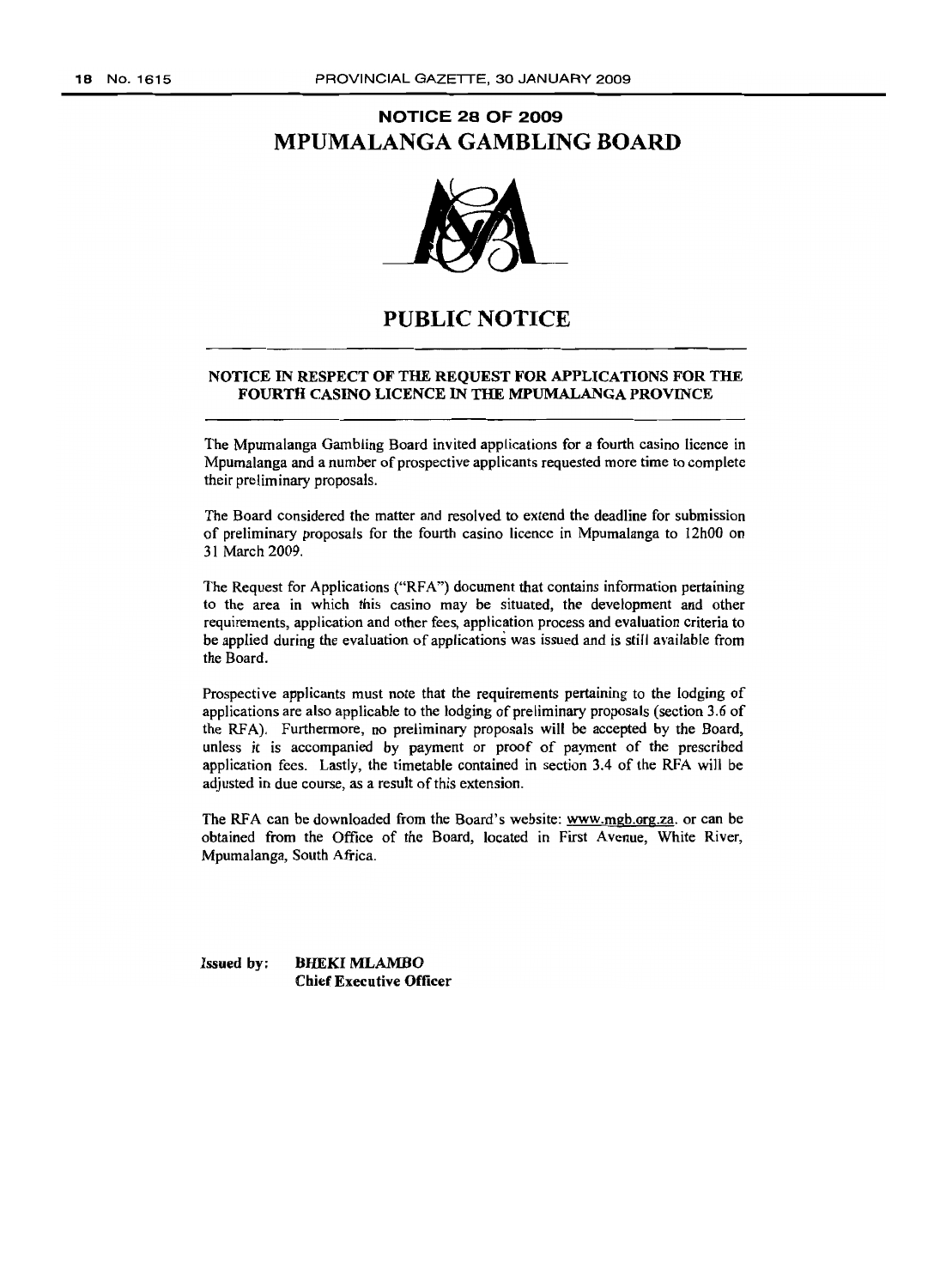# **LOCAL AUTHORITY NOTICES PLAASLIKE BESTUURSKENNISGEWINGS**

# **LOCAL AUTHORITY NOTICE 6**

SCHEDULE 16

#### [Regulation 16 (1)]

#### NOTICE OF INTENTION TO ESTABLISH TOWNSHIP BY LOCAL AUTHORITY

The Thaba Chweu Municipality, hereby gives notice in terms of section 108 (1) (a) of the Town-planning and Townships Ordinance, 1986 (Ordinance 15 of 1986), that it intends establishing a township consisting of the following erven on part of the Remaining Extent of Portion 39 of the farm Townlands of Lydenburg 31 J.T. to be known as Lydenburq Extension 86.

Residential 1: 195

Municipal: 1.

Private Open Space: 4.

Special: 3.

- For clubhouse and related facilities including sport and recreational;
- for horse stables and equestrian related activities including servant quarters;
- for access purposes including access control and entrance structure, refuse removal, access for emergency services.

Further particulars of the township will lie for inspection during normal office hours at the office of the Town Planner, Room 32, Technical & Engineering Services Department, Civic Centre, Thaba Chweu Municipality, 1 Central Street, Lydenburg, for a period of 28 days from 23 January 2009.

Objections to or representations in respect of the township must be lodged with or made in writinq to the Town Planner in the above address or at P.O. Box 61, Lydenburg, 1120, within a period of 28 days from 23 January 2009.

Ref. No: L1545

# **PLAASLIKE BESTUURSKENNISGEWING 6**

**.-**

BYLAE 16

[Regulasie 16 (1)]

## KENNISGEWING VAN VOORNEME DEUR PLAASLIKE BESTUUR OM DORP TE STIG

Die Thaba Chweu Munisipaliteit, gee hiermee ingevolge artikel 108 (1) (a) van die Ordonnansie op Dorpsbeplanning en Dorpe, 1986 (Ordonnansie 15 van 1986), kennis dat hy voornemens is om 'n dorp bestaande uit die volgende erwe op 'n gedeelte van die Restant van Gedeelte 39 van die plaas Townlands of Lydenburg 31 J.T. en wat bekend sal sal staan as Lydenburg Uitbreiding 86, te stig:

Residensieel 1: 195

Munisipaal: 1.

Privaat Oop Ruimtes: 4.

Spesiaal: 3.

- -- Vir klubhuis en verwante gebruike insluitende sport- en ontspanningsfasiliteite;
- vir perdestalle en berede (ruiter) verwante aktiwiteite insluitende bediendekwartiere;
- vir toegangsdoeleindes insluitende toegangsbeheer en toegangstrukture, vullisverwydering en toegang vir nooddienste.

Nadere besonderhede van die dorp lê ter insae gedurende gewone kantoorure by die kantoor van die Stadsbeplanner, Kamer 32, Tegniese- en Ingenieursdienste Departement, Burgersentrum, Thaba Chweu Munisipaliteit, Centralstraat 1, Lydenburg, vir 'n tydperk van 28 dae vanaf 23 Januarie 2009.

Besware teen of vertoë ten opsigte van die dorp moet skriftelik by of tot die Stadsbeplanner by bovermelde adres of Posbus 61, Lydenburg, 1120, binne 'n tydperk van 28 dae vanaf 23 Januarie 2009 ingedien of gerig word.

Verwys. No: L1545